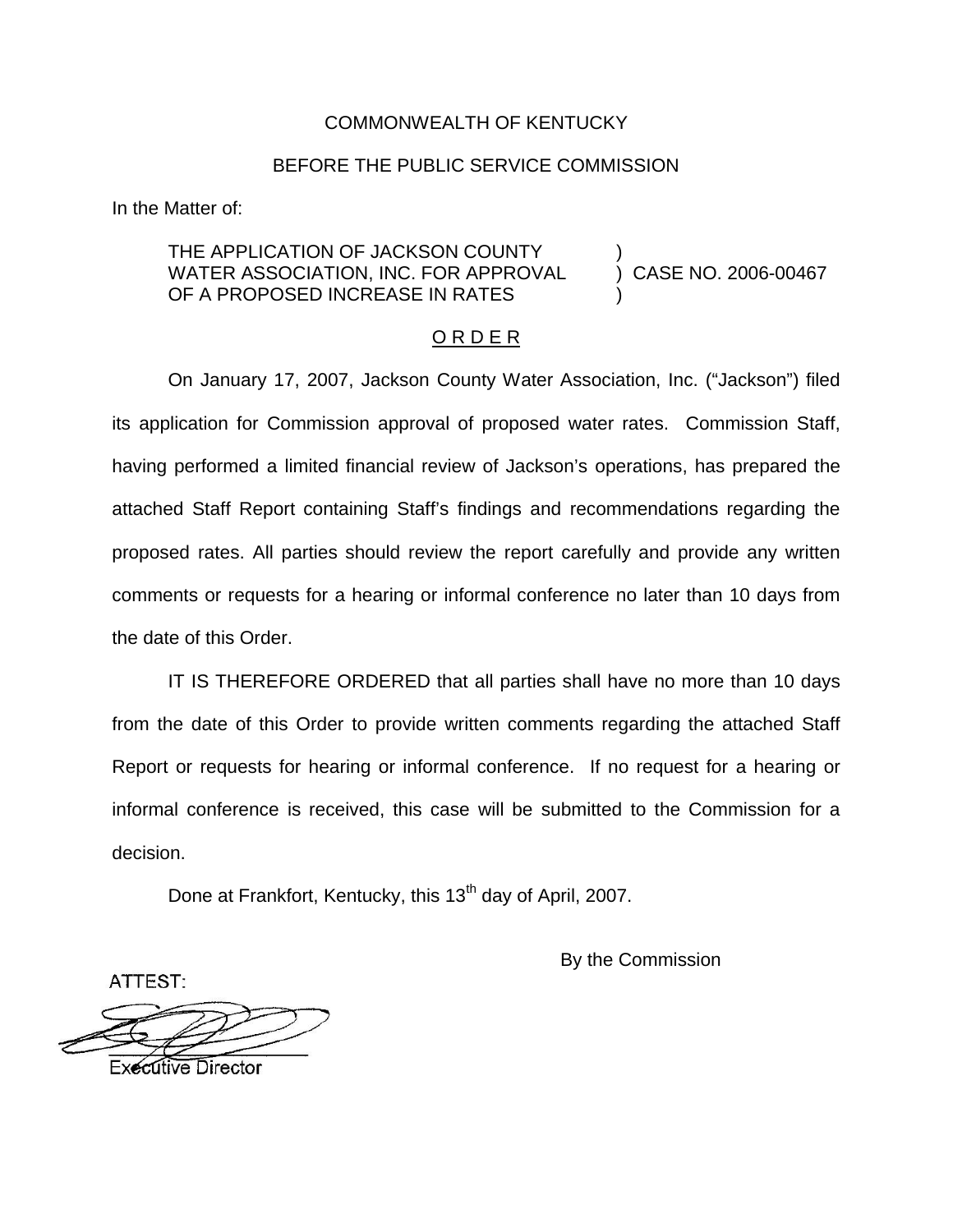#### STAFF REPORT

#### ON

### JACKSON COUNTY WATER ASSOCIATION, INC.

#### CASE NO. 2006-00467

On January 8, 2007, Jackson County Water Association, Inc. ("Jackson") submitted an application seeking to increase its rates for water service pursuant to administrative regulation 807 KAR 5:001, Section 10. The case was considered filed on January 17, 2007, when all filing deficiencies were cured.

To establish the basis for its application Jackson selected the twelve months ended December 31, 2005 as its test-year. Jackson determined its revenue requirement from rates to be \$1,756,277, an increase of \$210,261 or 13.6 percent over normalized test-year revenues from rates of \$1,546,016. Jackson's requested rates would increase the monthly bill of a residential customer using 4,000 gallons from \$26.80 to \$29.86, an increase of \$3.06 or 11.42 percent.

Staff conducted a field review to gather information concerning Jackson's testyear operating results and the pro forma information presented in its application. The scope of Staff's review was limited to obtaining information as to whether the test-year and pro forma financial information is representative of normal operations. All pro forma adjustments to test-year operations are required to be known and measurable pursuant to administrative regulation 807 KAR 5:001, Section 10 (7). Insignificant or immaterial discrepancies were not pursued and are not addressed herein.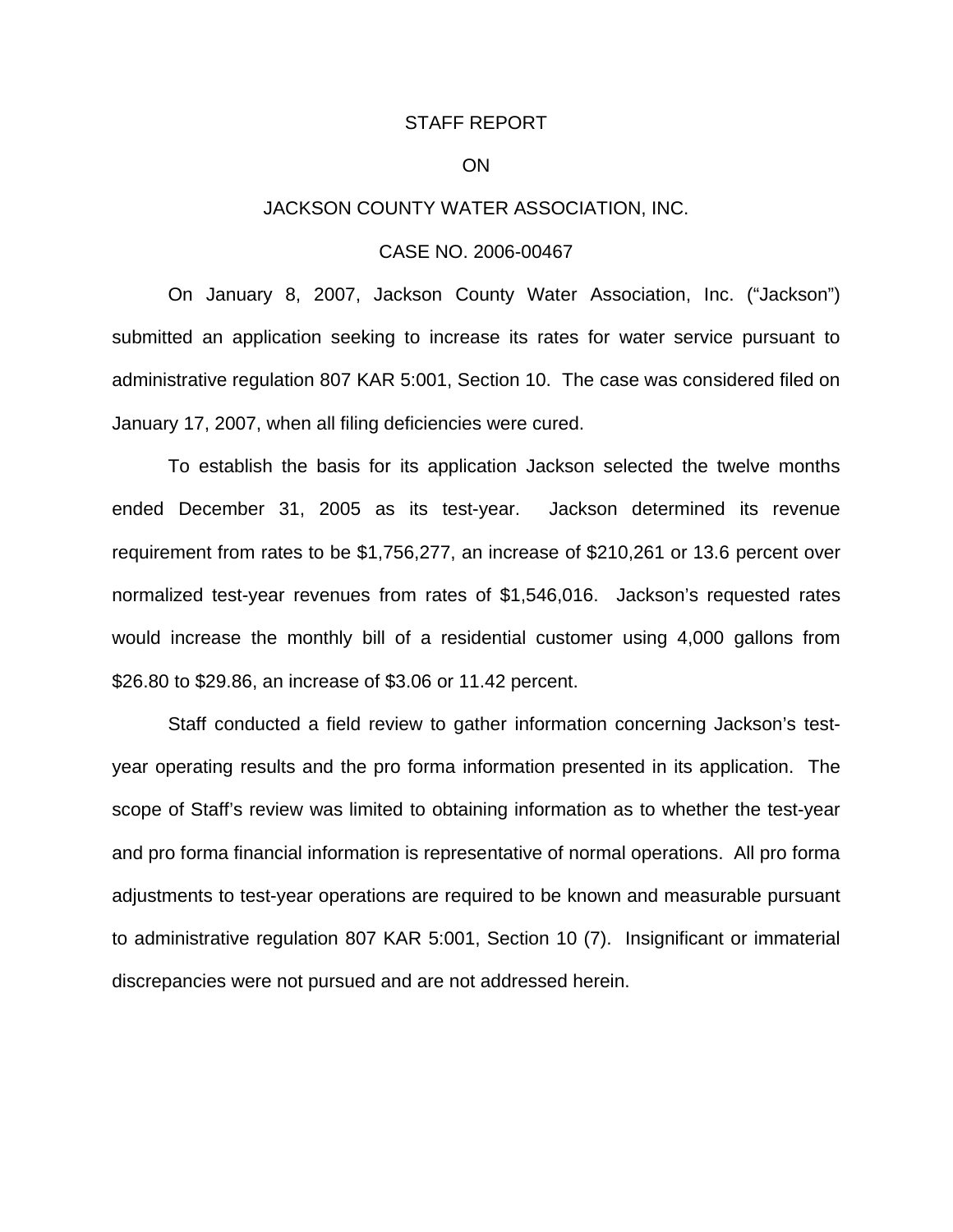This report summarizes Staff's review and recommendations. Jack Scott Lawless is responsible for the revenue requirement determination while Eddie Beavers determined pro forma revenues and developed the cost of service study.

Attachment A of this report is Jackson's pro forma adjusted operating income statement as determined by Jackson and included in its application. Staff compiled the adjusted income statement as shown at Attachment B. Attachment B also includes explanation of Staff's proposed adjustments as well as discussion of the adjustments made by Jackson as shown in Attachment A.

Attachment C of this report compares Jackson's revenue requirement as determined by Jackson and Staff. Staff calculated Jackson's revenue requirements from rates to be \$1,680,569. The amount recommended by Staff represents a \$94,794 or 5.98 percent increase over normalized revenues from rates of \$1,585,775.

Attachment's D and E of this report details Staff's cost of service study where Staff's revenue requirements were allocated to develop Staff's recommended rates. The rates are shown on pages 10 - 15 of the Attachment E. The recommended rates will increase the monthly bill of a residential customer using 4,000 gallons from \$26.80 to \$28.16, an increase of \$1.36 or 5.07 percent.

Signatures:

Prepared by: Jack Scott Lawless, CPA Financial Analyst, Water and Sewer Revenue Requirements Branch Division of Financial Analysis

\_\_\_\_\_\_\_\_\_\_\_\_\_\_\_\_\_\_\_\_\_\_\_\_\_\_\_\_\_\_\_

Prepared by: Eddie Beavers Rate Analyst, Communications, Water, and Sewer Rate Design Branch Division of Financial Analysis

\_\_\_\_\_\_\_\_\_\_\_\_\_\_\_\_\_\_\_\_\_\_\_\_\_\_\_\_\_\_\_

- 2 - Staff Report Case No. 2006-00467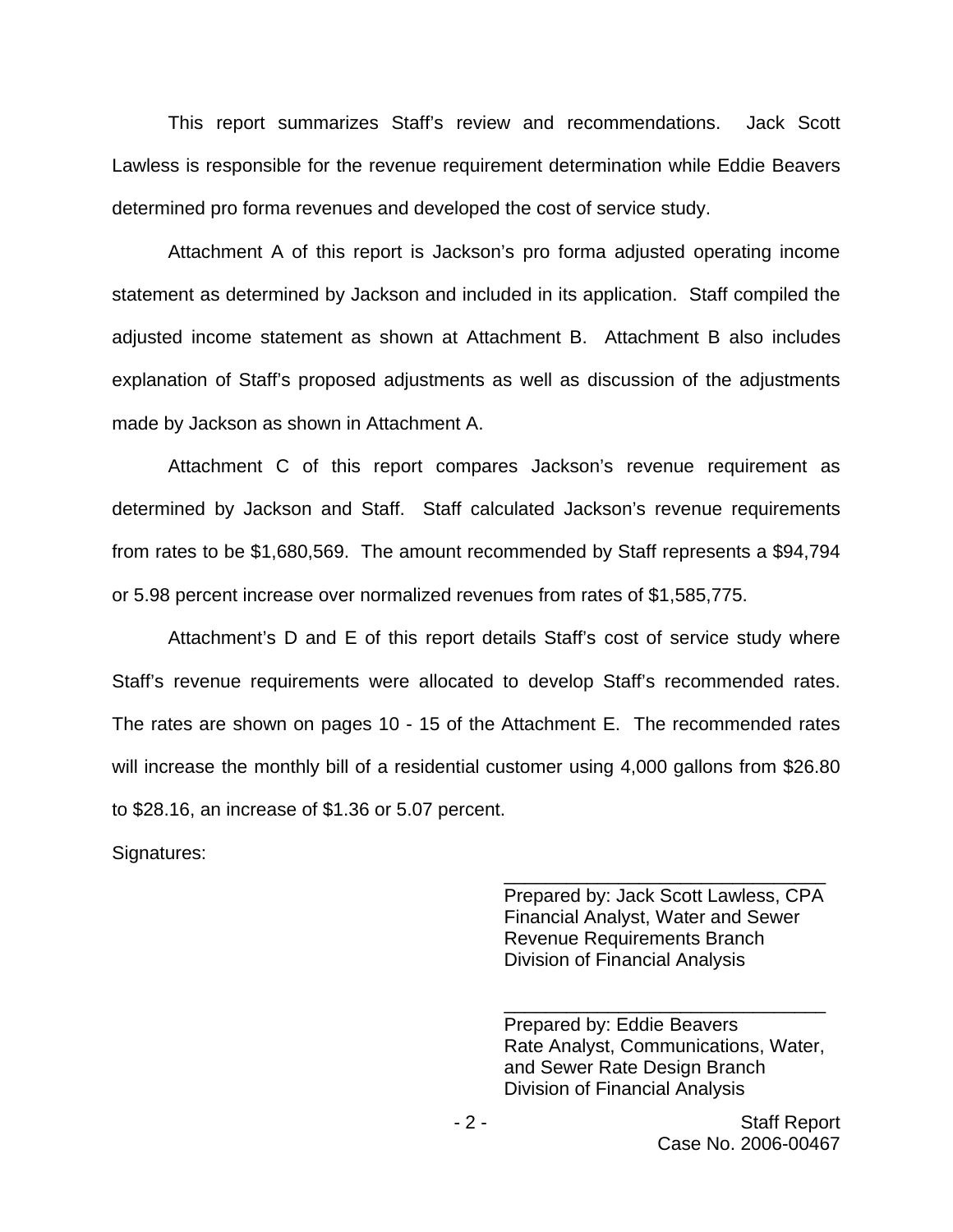## ATTACHMENT A STAFF REPORT CASE NO. 2006-00467 JACKSON'S REQUESTED ADJUSTED OPERATIONS

|                                                                                  | <b>Test Year</b>          | Adjustments               |         | Pro Forma |  |
|----------------------------------------------------------------------------------|---------------------------|---------------------------|---------|-----------|--|
| <b>Operating Revenue</b><br><b>Water Sales</b><br><b>Other Operating Revenue</b> | \$<br>1,529,561<br>72,663 | \$<br>16,455<br>(72, 663) | \$      | 1,546,016 |  |
| <b>Total Operating Revenue</b>                                                   | 1,602,224                 | (56, 208)                 |         | 1,546,016 |  |
| <b>Operating Expenses</b><br>Operation and Maintenance                           |                           |                           |         |           |  |
| Salaries and Wages - Employees                                                   | 407,917                   |                           |         | 407,917   |  |
| <b>Employee Pensions and Benefits</b>                                            | 122,679                   |                           |         | 122,679   |  |
| <b>Purchased Power</b>                                                           | 121,755                   |                           |         | 121,755   |  |
| Chemicals                                                                        | 50,063                    |                           |         | 50,063    |  |
| <b>Materials and Supplies</b>                                                    | 99,413                    |                           |         | 99,413    |  |
| <b>Contractual Services - Accounting</b>                                         | 13,400                    |                           |         | 13,400    |  |
| Contractual Services - Legal                                                     | 560                       |                           |         | 560       |  |
| <b>Transportation Expenses</b>                                                   | 33,552                    |                           |         | 33,552    |  |
| Insurance Worker's Comp.                                                         | 8,883                     |                           |         | 8,883     |  |
| <b>Bad Debt</b>                                                                  | 35,352                    |                           |         | 35,352    |  |
| Miscellaneous                                                                    | 103,100                   |                           | 103,100 |           |  |
| <b>Total Operation and Maintenance</b>                                           | 996,674                   |                           |         | 996,674   |  |
| <b>Taxes Other Than Income</b>                                                   | 38,086                    | (38,086)                  |         |           |  |
| Depreciation                                                                     | 407,355                   |                           |         | 407,355   |  |
| <b>Total Operating Expenses</b>                                                  | 1,442,115                 | (38,086)                  |         | 1,404,029 |  |
| Net Operating Income                                                             | 160,109                   | (18, 122)                 |         | 141,987   |  |
| Plus: Interest Income                                                            | 48,774                    |                           |         | 48,774    |  |
| Other Income                                                                     | 528                       |                           |         | 528       |  |
| Income Available to Service Debt                                                 | \$<br>209,411             | \$<br>(18,122)            | \$      | 191,289   |  |
|                                                                                  |                           |                           |         |           |  |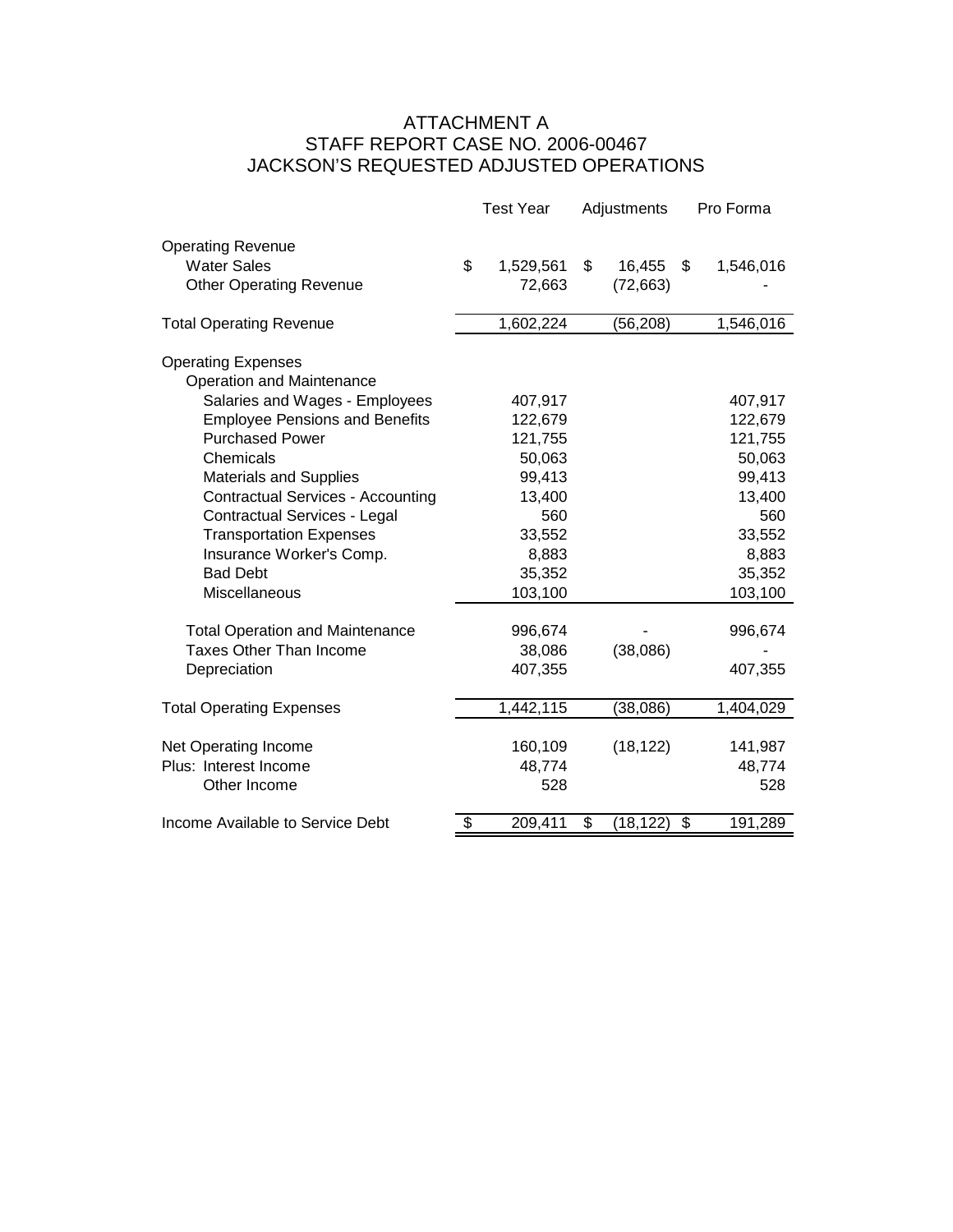### ATTACHMENT B STAFF REPORT 2006-00467 STAFF'S ADJUSTED OPERATIONS

|                                             | <b>Test Year</b> | Adjustments Ref. |     | Pro Forma      |
|---------------------------------------------|------------------|------------------|-----|----------------|
| <b>Operating Revenue</b>                    |                  |                  |     |                |
| <b>Water Sales</b>                          | \$<br>1,529,561  | \$<br>56,214     | (A) | \$1,585,775    |
| <b>Other Operating Revenue</b>              | 72,663           |                  | (B) | 72,663         |
|                                             |                  |                  |     |                |
| <b>Total Operating Revenue</b>              | 1,602,224        | 56,214           |     | 1,658,438      |
|                                             |                  |                  |     |                |
| <b>Operating Expenses</b>                   |                  |                  |     |                |
| Operation and Maintenance                   |                  |                  |     |                |
| Salaries and Wages - Employees              | 407,917          | (5, 153)         | (C) | 402,764        |
| <b>Employee Pensions and Benefits</b>       | 122,679          | (12,669)         | (D) | 110,010        |
| <b>Purchased Power</b>                      | 121,755          | 93               | (E) | 121,848        |
| Chemicals                                   | 50,063           | 38               | (E) | 50,101         |
| <b>Materials and Supplies</b>               | 99,413           | (15,200)         | (C) | 84,213         |
| <b>Contractual Services - Accounting</b>    | 13,400<br>560    |                  |     | 13,400<br>560  |
| Contractual Services - Legal                | 33,552           |                  |     |                |
| <b>Transportation Expenses</b>              |                  |                  |     | 33,552         |
| Insurance Worker's Comp.<br><b>Bad Debt</b> | 8,883<br>35,352  |                  |     | 8,883<br>7,648 |
| Miscellaneous                               |                  | (27, 704)        | (F) |                |
|                                             | 103,100          | (99)             | (E) | 103,001        |
| <b>Total Operation and Maintenance</b>      | 996,674          | (60, 695)        |     | 935,979        |
| <b>Taxes Other Than Income</b>              | 38,086           | (3,480)          | (D) | 34,606         |
| Depreciation                                | 407,355          | $(25,933)$ (G)   |     | 381,422        |
| <b>Total Operating Expenses</b>             | 1,442,115        | (90, 108)        |     | 1,352,007      |
|                                             |                  |                  |     |                |
| Net Operating Income                        | 160,109          | 146,322          |     | 306,431        |
| Interest Income<br>Plus:                    | 48,774           |                  |     | 48,774         |
| Other Income                                | 528              |                  |     | 528            |
|                                             |                  |                  |     |                |
| Income Available to Service Debt            | \$<br>209,411    | \$<br>146,322    |     | \$<br>355,733  |

(A) Water Sales. Jackson reported test-year water sales of \$1,529,561. It proposed to increase this amount by \$16,455 to account for differences in the reported amount and the recalculated amount of its billing analysis. Staff reviewed Jackson's billing analysis, found it appropriate, and recommends that it be accepted by the Commission. Staff has increased test-year water sales by \$16,455.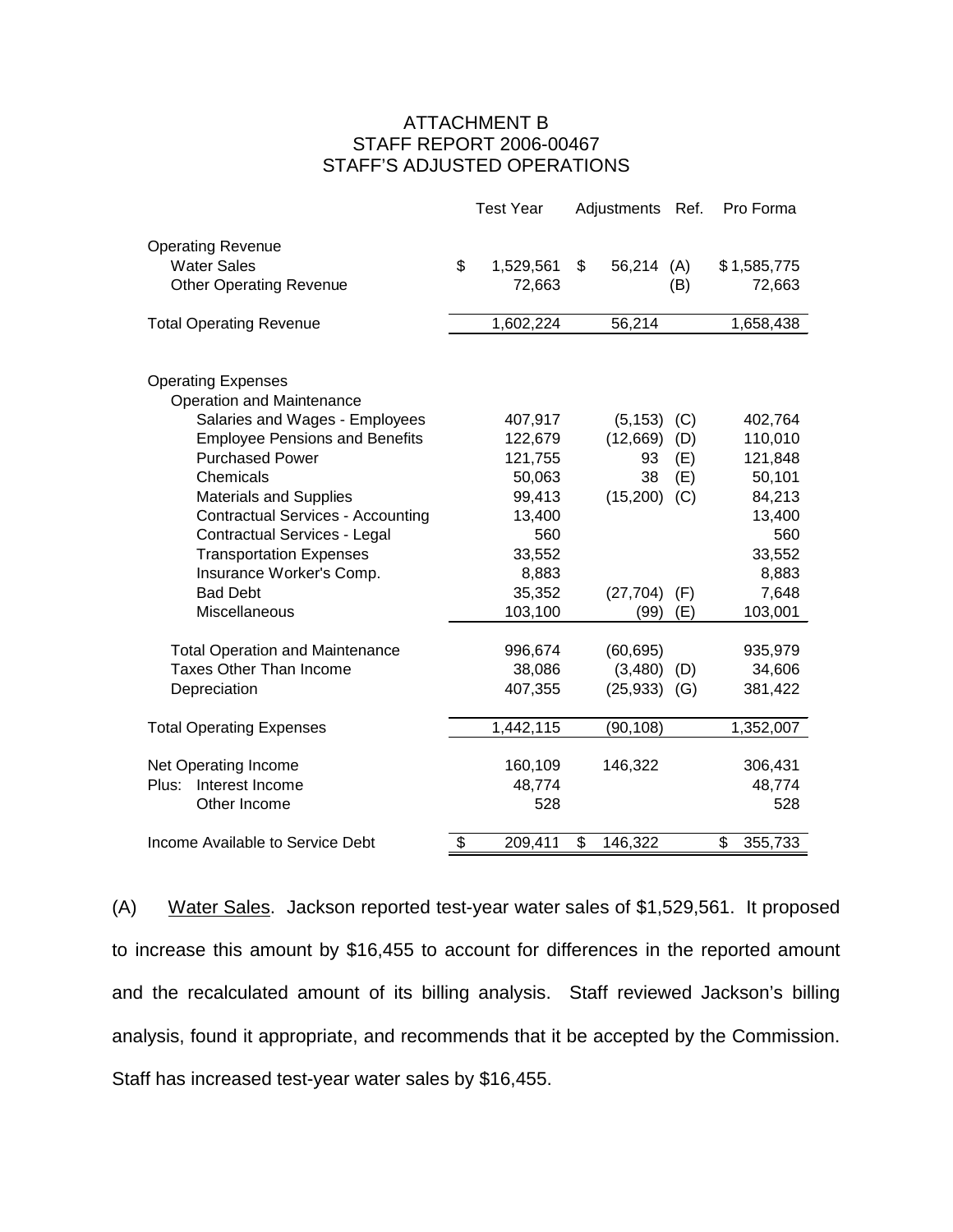Staff further increased test-year sales by \$39,759 to account for the additional revenue to be generated from the 182 new customers added to Jackson's distribution system during the test-year (118) and subsequent to the test-year (64). Staff calculated the adjustment by applying Jackson's present rates to the gallons necessary to annualize test-year sales to those customers connected during the test-year and the anticipated usage of the customers connected subsequent to the test-year. The additional sales were determined to be 6,024,000 gallons based on the average residential usage during the test-year of 4,000 gallons per month.

Staff's recommended net adjustment to test-year water sales is then \$56,214  $($16,455 + $39,759).$ 

Since revenues have been increased to account for customer growth it is appropriate and necessary to adjust all expenses directly impacted by customer growth to properly match revenues and expenses. Accordingly, Staff has made corresponding adjustments to purchased power for pumping, chemicals, purchased water, and depreciation expenses. Each adjustment is shown and discussed in the sections of this report dedicated to those accounts. Test-year purchased water was accounted for through the miscellaneous expense account where Staff's adjustment is shown.

(B) Other Operating Revenue. For the test-year Jackson reported other operating revenue of \$72,663. In its application Jackson proposed to eliminate the entire amount although there was no explanation for this adjustment. Staff believes that the adjustment was simply an inadvertent omission by Jackson.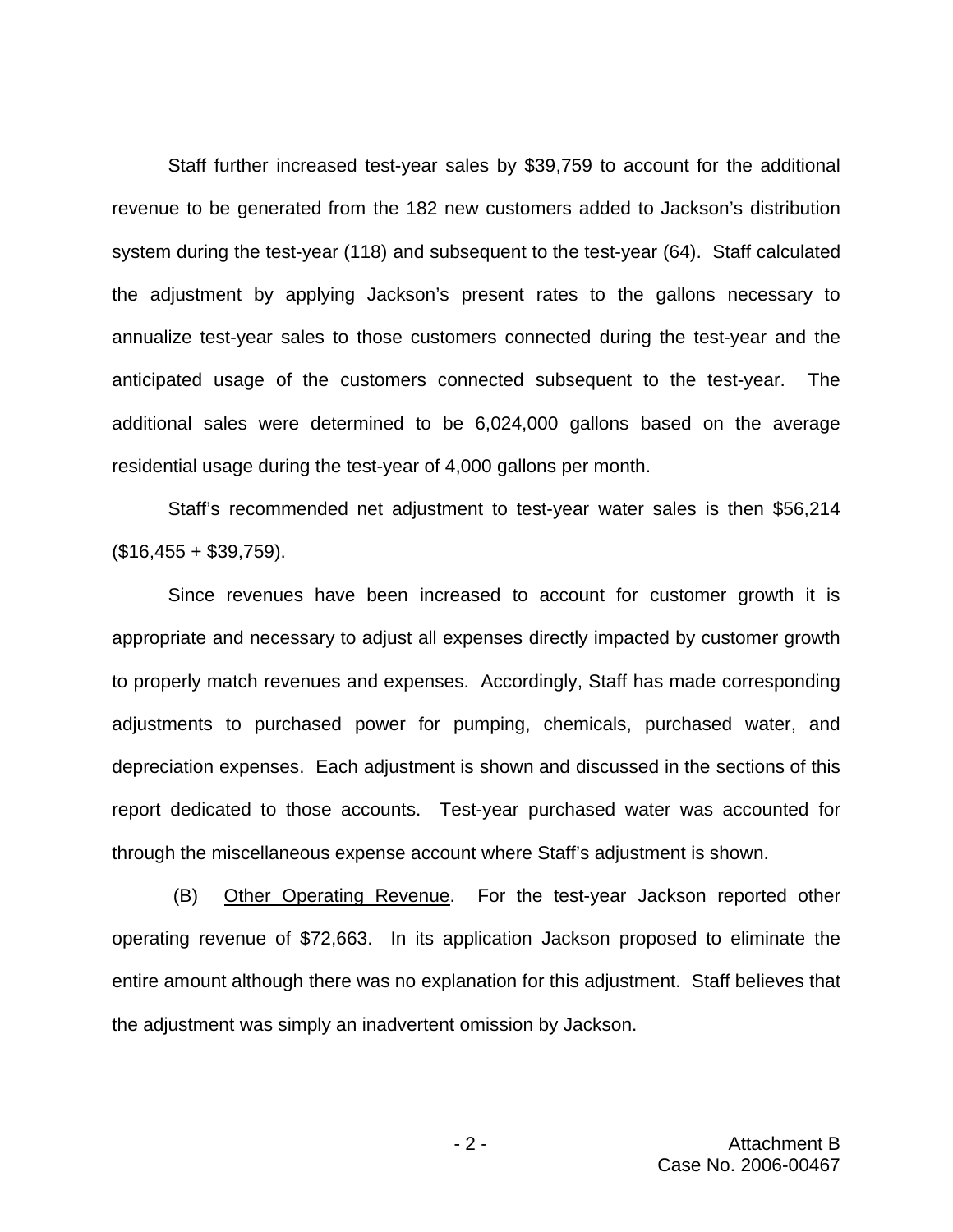The revenue reported in this account was derived from the collection of nonrecurring charges that were designed to recover the costs to provide specific services to Jackson's customers. The costs for these services are included in the pro forma operating expenses as determined by Jackson when developing its requested revenue requirement. If the revenues designed to recover these costs are removed from other operating revenues, as proposed by Jackson, these costs would again be recovered through monthly water service rates resulting in a double recovery. Therefore, Staff recommends that Jackson's adjustment be denied.

(C) Salaries and Wages. Jackson reported \$407,917 in salaries and wages expense for the test-year. It did not propose any adjustment to the test-year amount. Staff recommends that the test-year amount be decreased by \$5,153 as shown below.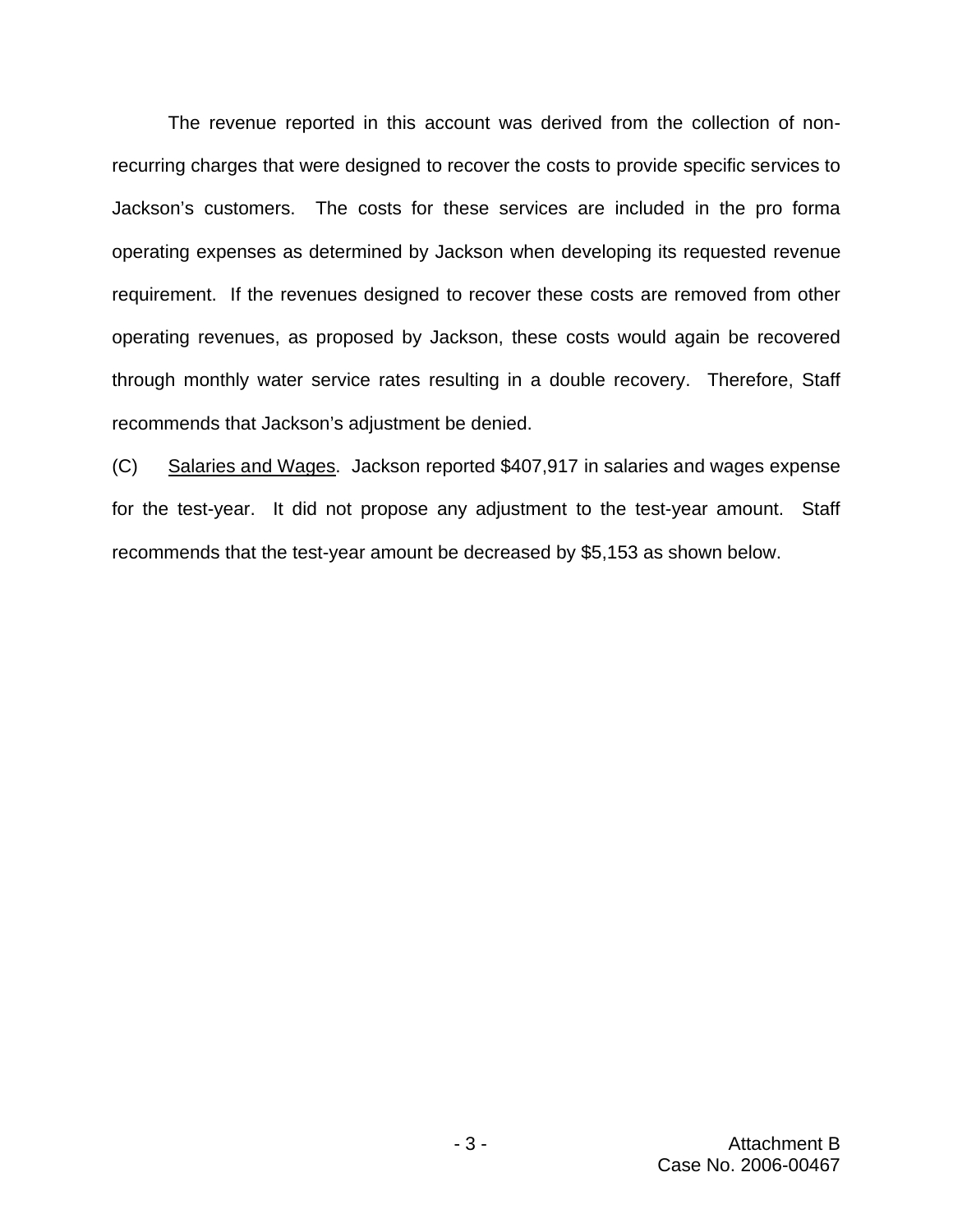|                                |             |                 | Over-Time |                |
|--------------------------------|-------------|-----------------|-----------|----------------|
|                                | Hourly      | Regular         | Hours     |                |
| Title                          | Pay         | <b>Hours</b>    | at 1.5    | Pro Forma      |
| <b>Office Manager</b>          | \$<br>13.78 | 2,080           | 12.75     | \$<br>28,926   |
| Plant Operator 1               | 14.07       | 2,080           | 31.00     | 29,920         |
| Field Employee 1               | 14.09       | 2,080           | 82.75     | 31,056         |
| Field Employee 2               | 14.09       | 2,080           | 51.50     | 30,396         |
| Field Employee 3               | 15.67       | 2,080           | 79.50     | 34,462         |
| Field Employee 4               | 16.98       | 2,080           | 41.75     | 36,382         |
| Field Employee 5               | 12.82       | 2,080           | 85.75     | 28,315         |
| General Manager                | 999.07      | Per Week for 52 |           | 51,952         |
| Plant Operator 2               | 11.18       | 2,080           | 31.00     | 23,774         |
| Office                         | 10.90       | 2,080           | 13.25     | 22,889         |
| <b>Field Supervisor</b>        | 20.98       | 2,080           | 96.00     | 46,660         |
| Field Employee 6               | 9.50        | 2,080           | 105.00    | 21,256         |
| Bookkeeper                     | 7.00        | 2,080           | 5.50      | 14,618         |
| <b>Billing Clerk</b>           | 7.50        | 2,080           | 6.75      | 15,676         |
| Cleaning                       | 6.83        | 247             |           | 1,684          |
| Pro Forma Wages                |             |                 |           | 417,964        |
| Less: Capitalized for New Taps |             |                 |           | (15, 200)      |
|                                |             |                 |           |                |
| Pro Forma Wages Expensed       |             |                 |           | 402,764        |
| Less: Test Year                |             |                 |           | (407, 917)     |
| Decrease                       |             |                 |           | \$<br>(5, 153) |

As shown above Staff determined pro forma wages by applying current pay rates of current employees to actual test-year hours worked. Staff then reduced the result by \$15,200 to capitalize labor for the installation of 76 new taps.

During the test-year Jackson connected 118 new taps. During construction of water main extensions contractors installed 42 of the 118 new taps. The cost of these taps was paid from Jackson's construction fund, capitalized, and depreciated. Jackson's employees installed the remaining 76 taps. The cost of these installations were not capitalized but included in test-year expenses.

The cost of each service installation has been determined by Jackson to be \$400, the amount of its tap fee charged to recover the costs. The total amount that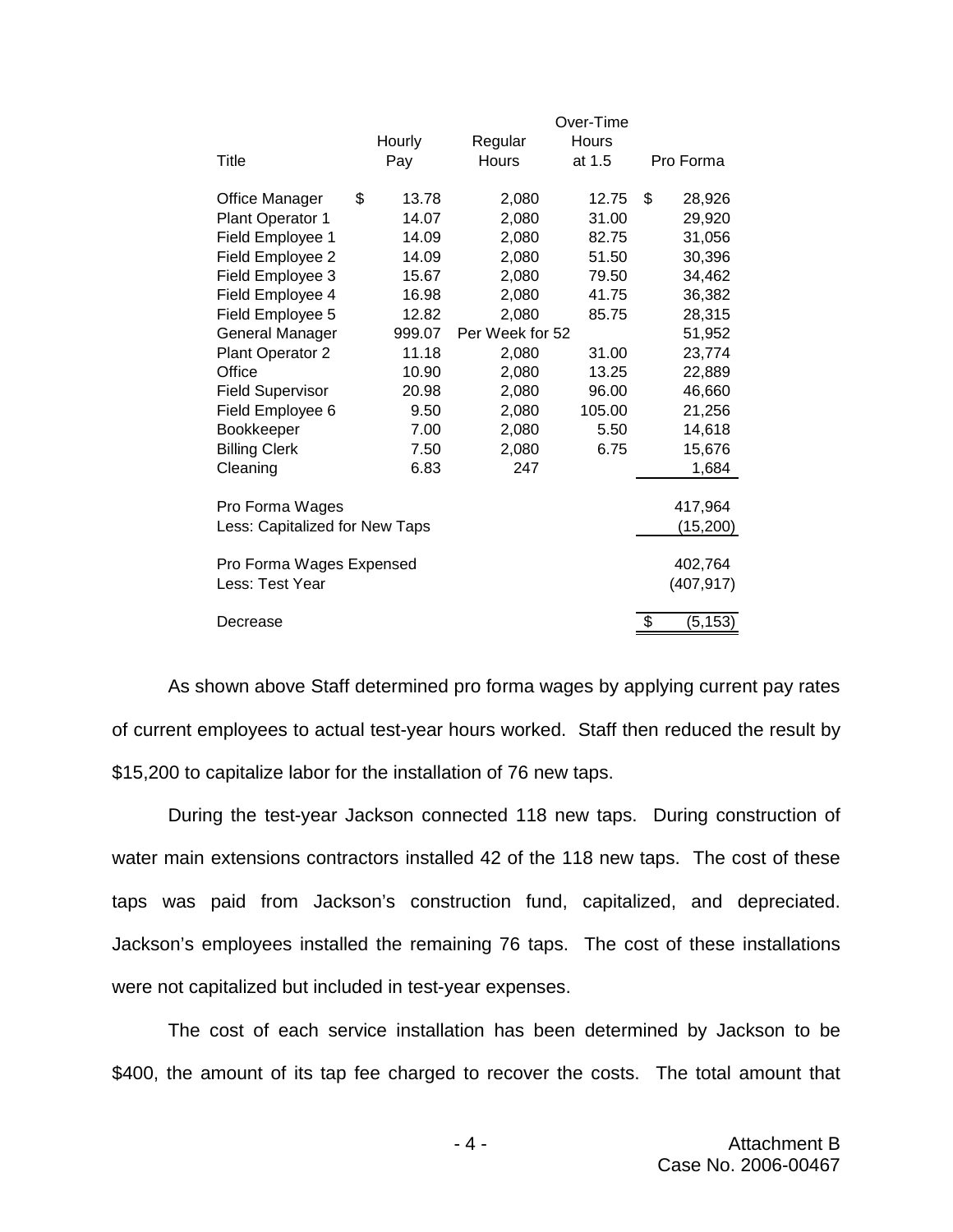should have been capitalized is then \$30,400 (\$400 x 76 taps). The cost of the taps includes payroll and payroll overhead charges, materials and supplies, transportation, and equipment costs. Technically, all the accounts to which these expenses were charged should be adjusted, however, to simplify the matter, Staff has applied its adjustment to Salaries and Wages and Supplies Expense on a 50/50 basis by removing \$15,200 from each account. This simpler approach does not result in a material misstatement. The rate recovery of these costs is included in Staff's calculation of pro forma depreciation expense as addressed later in this report.

(D) Employee Pensions and Benefits and Taxes Other Than Income. These accounts require adjustment as a result of the aforementioned payroll adjustments. Due to Staff capitalizing new taps through the salaries and wages and supplies expense accounts, the adjustments to these accounts ignore capitalization for new tap installations.

For the test-year Jackson reported employee pensions and benefits of \$122,679. This amount includes expenses for employee health insurance, life insurance, and retirement. Staff recommends that the test-year amount be decreased by \$12,669 as shown below.

| Health and Life Insurance       | 95,092     |
|---------------------------------|------------|
| Retirement                      | 14,919     |
|                                 |            |
| Pro Forma Pensions and Benefits | 110.010    |
| Less: Test Year                 | (122, 679) |
|                                 |            |
| Decrease                        | (12,669)   |

Staff calculated pro forma health and life insurance using the most current premium statement available at the time of Staff's field visit to Jackson's office. For the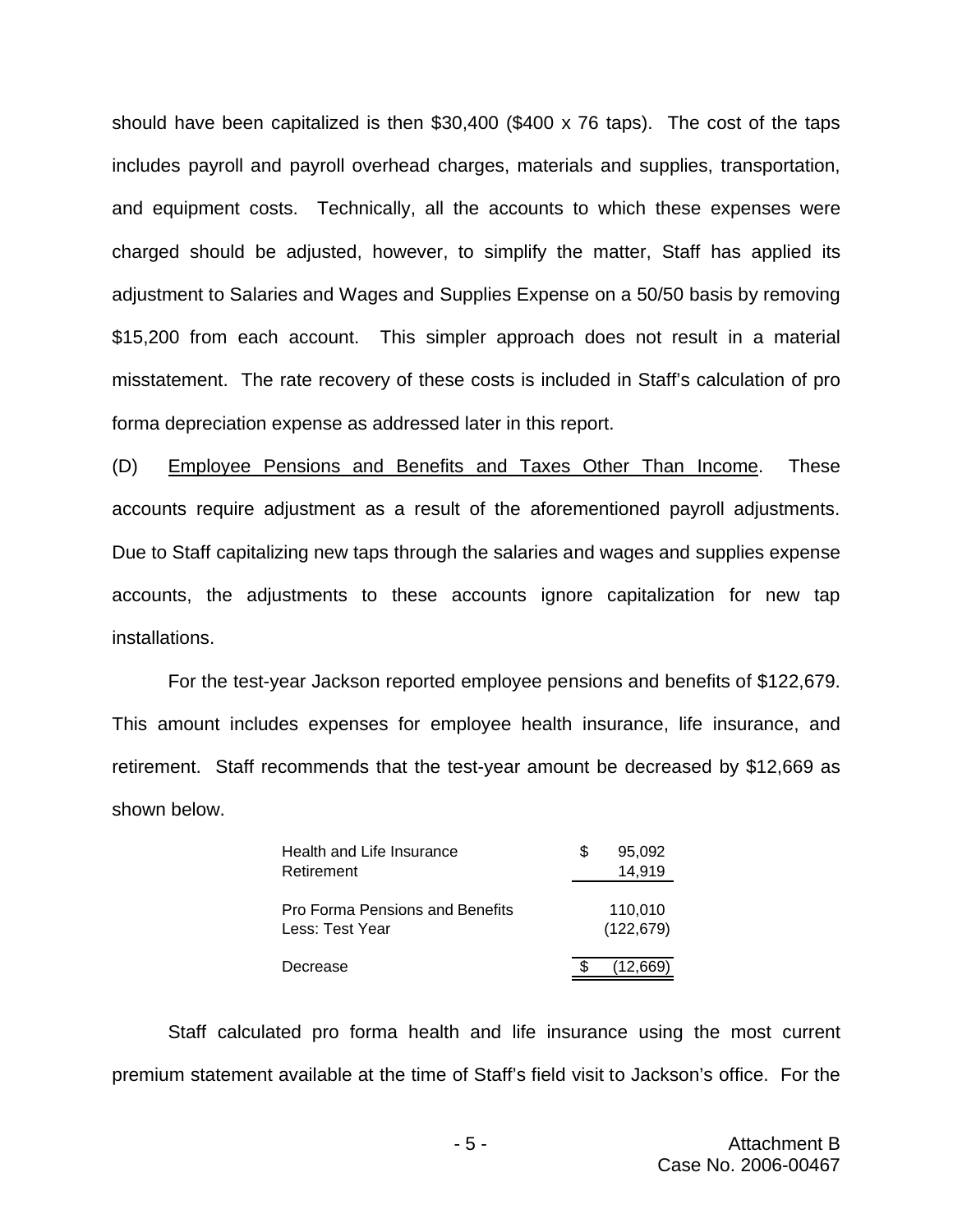employees covered by Jackson's health plan, Jackson pays 100 percent of the cost for single coverage and half the extra cost for family coverage. Jackson pays 100 percent of the employee life insurance premium. The calculation of pro forma health and life insurance is shown below.

|                         |              | Health Insurance |              |             |    |                         |
|-------------------------|--------------|------------------|--------------|-------------|----|-------------------------|
|                         |              |                  | Jackson's    |             |    | <b>Monthly Cost</b>     |
|                         |              | Total            | Share of     |             |    | of Life and             |
|                         | Single       | Family           | Family       | Life        |    | <b>Health Insurance</b> |
| Title                   | Coverage     | Coverages        | Coverages    | Insurance   |    | to Jackson              |
| Office Manager          | \$<br>818.41 |                  |              | \$<br>15.20 | \$ | 833.61                  |
| Plant Operator 1        | 594.16       | \$<br>616.64     | \$<br>308.32 | 34.45       |    | 936.93                  |
| Field Employee 1        | 224.21       | 762.37           | 381.19       | 3.60        |    | 609.00                  |
| Field Employee 2        | 306.42       | 878.23           | 439.12       | 6.80        |    | 752.34                  |
| Field Employee 3        | 246.63       | 175.66           | 87.83        | 5.00        |    | 339.46                  |
| Field Employee 4        | 306.44       |                  |              | 6.80        |    | 313.24                  |
| Field Employee 5        | 399.86       |                  |              | 11.20       |    | 411.06                  |
| General Manager         | 784.74       | 171.94           | 85.97        | 25.80       |    | 896.51                  |
| Plant Operator 2        | 784.78       |                  |              | 25.80       |    | 810.58                  |
| Office                  | 482.06       | 568.05           | 284.03       | 3.20        |    | 769.29                  |
| <b>Field Supervisor</b> | 538.14       |                  |              | 16.20       |    | 554.34                  |
| Field Employee 6        | 224.21       |                  |              | 3.60        |    | 227.81                  |
| Bookkeeper              |              |                  |              |             |    |                         |
| <b>Billing Clerk</b>    | 467.14       |                  |              | 3.00        |    | 470.14                  |
|                         | \$<br>6,177  | \$<br>3,173      | \$<br>1,586  | \$<br>161   |    | 7,924                   |
|                         |              |                  |              |             |    | 12                      |
|                         |              |                  |              |             | \$ | 95,092                  |

For retirement purposes Jackson matches contributions made by its employees to a retirement account up to four percent of the employee's wage. Staff calculated Jackson's pro forma pension expense, as shown below, by applying Jackson's contribution rates to pro forma wages as previously determined.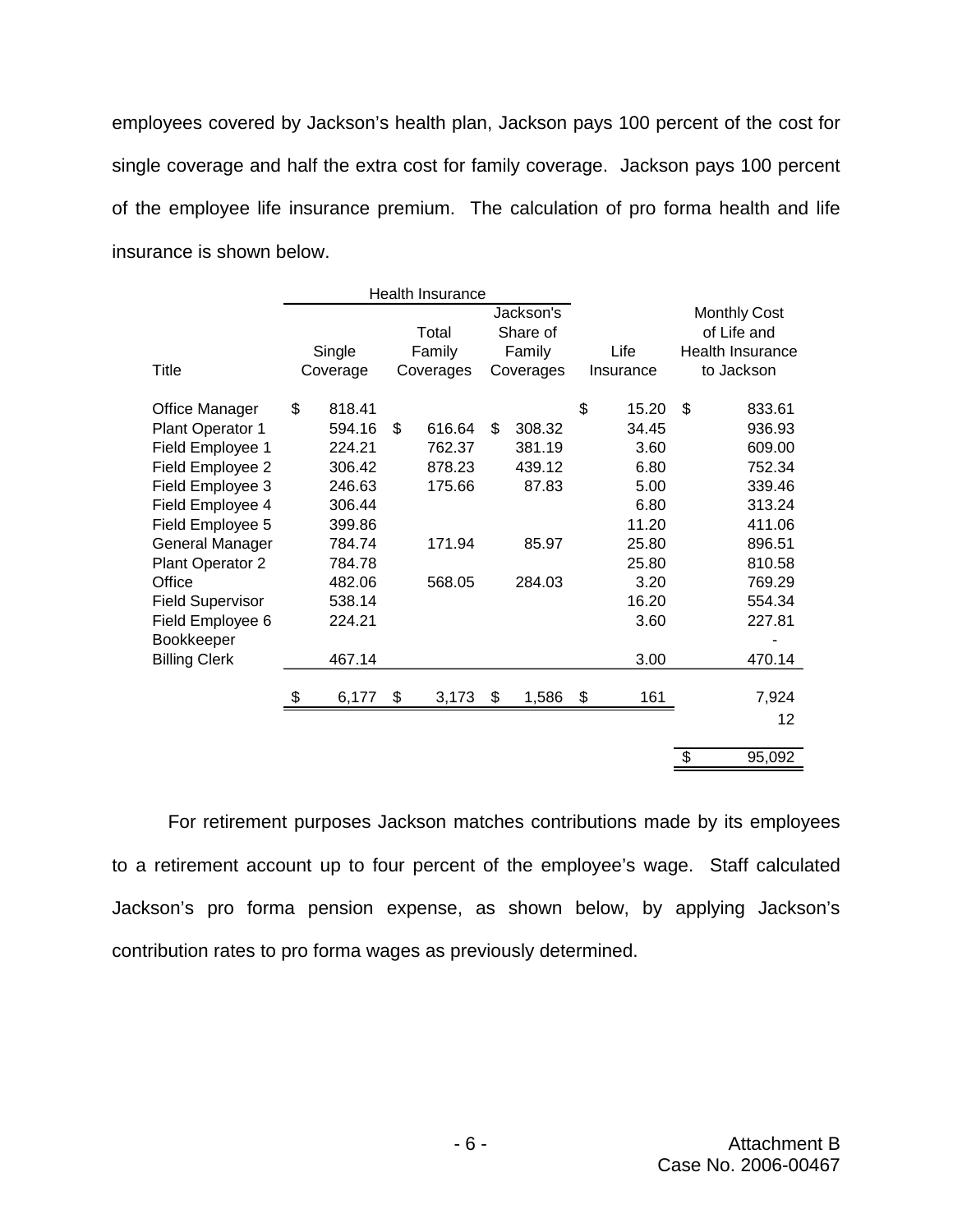| Title                   | Employee<br>Contribution | Jackson<br>Contribution | Pro Forma<br>Wages | Jackson<br>Contribution |
|-------------------------|--------------------------|-------------------------|--------------------|-------------------------|
| Office Manager          | 6%                       | 4%                      | \$<br>28,926       | \$<br>1,157             |
| Plant Operator 1        | 4%                       | 4%                      | 29,920             | 1,197                   |
| Field Employee 1        | 4%                       | 4%                      | 31,056             | 1,242                   |
| Field Employee 2        | 4%                       | 4%                      | 30,396             | 1,216                   |
| Field Employee 3        | 4%                       | 4%                      | 34,462             | 1,378                   |
| Field Employee 4        | 4%                       | 4%                      | 36,382             | 1,455                   |
| Field Employee 5        | 3%                       | 3%                      | 28,315             | 849                     |
| General Manager         | 4%                       | 4%                      | 51,952             | 2,078                   |
| Plant Operator 2        | 3%                       | 3%                      | 23,774             | 713                     |
| Office                  | 4%                       | 4%                      | 22,889             | 916                     |
| <b>Field Supervisor</b> | 5%                       | 4%                      | 46,660             | 1,866                   |
| Field Employee 6        | 4%                       | 4%                      | 21,256             | 850                     |
| Bookkeeper              |                          |                         | 14,618             |                         |
| <b>Billing Clerk</b>    |                          |                         | 15,676             |                         |
| Cleaning                |                          |                         | 1,684              |                         |
|                         |                          |                         | 417,964            | \$<br>14,919            |

Jackson reported test-year taxes other than income of \$38,086 which includes payroll taxes, \$35,454, and the Public Service Commission assessment, \$2,632. Jackson proposed to eliminate the entire amount in the pro forma although no explanation was given for this adjustment in its application. It is Staff's position that Jackson's adjustment was simply an inadvertent omission and that the Commission should provide a provision for recovery of taxes. Staff has decreased the test-year amount of payroll taxes by \$3,480 to reflect FICA taxes to be paid on pro forma salaries and wages as previously calculated and discussed. Staff's FICA adjustment appears below.

| Pro Forma Wages<br>Times: FICA Tax Rate | 417,964<br>7.65%    |
|-----------------------------------------|---------------------|
| Pro Forma<br>Less: Test Year            | 31,974<br>(35, 454) |
| Decrease                                | (3.480)             |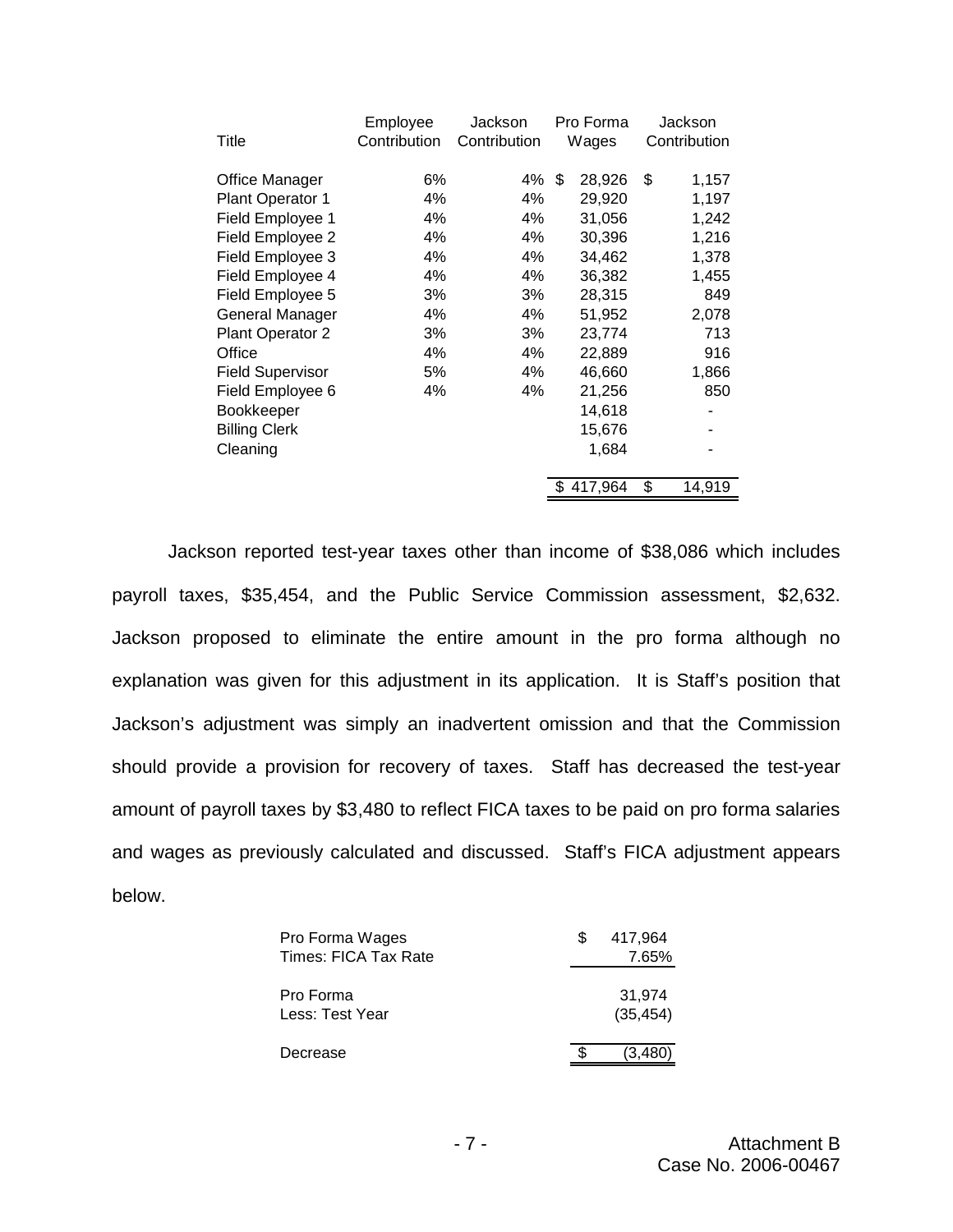(E) Purchased Power, Chemicals, and Purchased Water. Jackson reported testyear purchased power, chemicals, and purchased water expenses in the amounts of \$121,755, \$50,063, and \$4,597, respectively. Purchased water was recorded in the miscellaneous expense account. Jackson did not propose adjustments to the test-year amounts. Staff recommends test-year purchased power, chemicals, and purchased water be increased/(decreased) by \$93, \$38, and \$(99), respectively, as shown below.

|                                             | Purchased<br>Chemicals<br>Power |                       |  |                       |  | Purchased<br>Water |  |
|---------------------------------------------|---------------------------------|-----------------------|--|-----------------------|--|--------------------|--|
| <b>Water Loss</b><br><b>Customer Growth</b> | \$                              | $(2,632)$ \$<br>2.724 |  | $(1,082)$ \$<br>1.120 |  | (99)               |  |
| Net Increase/(Decrease)                     |                                 | 93                    |  | 38                    |  | '99                |  |

The portion of the adjustments shown above for water loss is to account for the direct expenses incurred to pump, treat, and purchase lost water in excess of the amount allowed by administrative regulation 807 KAR 5:066 Section 6 (3) which states that "[e]xcept for purchased water rate adjustments for water districts and water associations, and rate adjustments pursuant to KRS 278.023(4), for rate-making purposes a utility's unaccounted-for water loss shall not exceed fifteen (15) percent of total water produced and purchased, excluding water used by a utility in its own operations. Upon application by a utility in a rate case filing or by separate filing, or upon motion by the commission, an alternative level of reasonable unaccounted-for water loss may be established by the commission. A utility proposing an alternative level shall have the burden of demonstrating that the alternative level is more reasonable that the level prescribed in this section."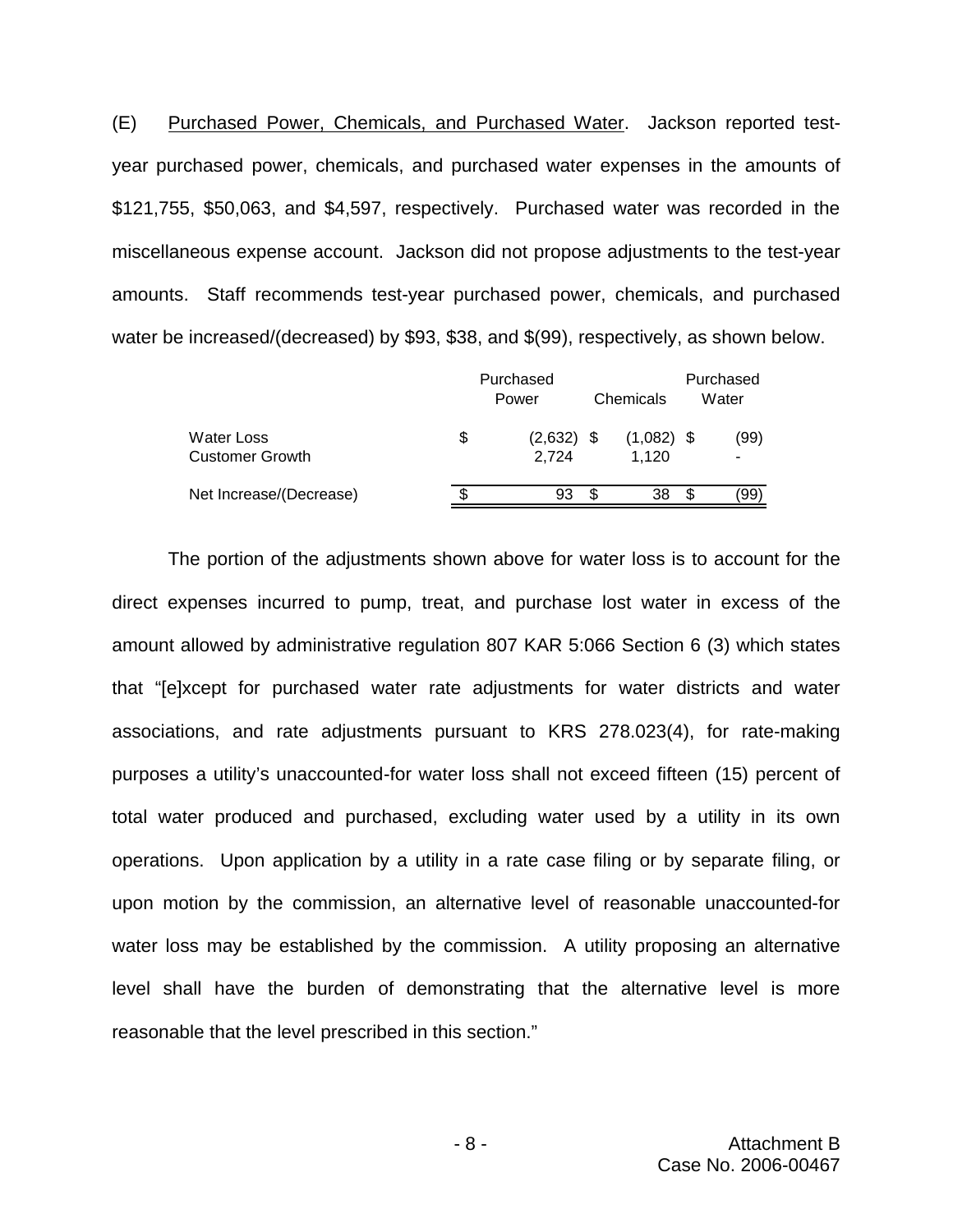Staff calculated Jackson's test-year water loss to be 17.16 percent as shown below.

| Water Produced                      | 316,741,505  |
|-------------------------------------|--------------|
| <b>Water Purchased</b>              | 3,267,590    |
|                                     |              |
| <b>Total Produced and Purchased</b> | 320,009,095  |
|                                     |              |
| Water Sold                          | 232,692,100  |
| <b>Hydrant Flushing</b>             | 6,786,000    |
| <b>Treatment Plant Use</b>          | 25, 132, 782 |
| Fire Department                     | 480,000      |
|                                     |              |
| <b>Total Sold or Used</b>           | 265,090,882  |
|                                     |              |
| Lost Water                          | 54,918,213   |
| Divide by: Produced and Purchased   | 320,009,095  |
|                                     |              |
| Percentage Lost                     | 17.16%       |
| Less: Allowable Percentage          | $-15.00\%$   |
|                                     |              |
| Excess Water Loss Percentage        | 2.16%        |
|                                     |              |

Jackson did not demonstrate in its application that water loss in excess of 15 percent is reasonable. Accordingly, Staff has eliminated all direct expenses incurred for the excess water loss by decreasing purchased power, chemicals, and purchased water as shown below.

|                                                      |     | Purchased<br>Power  |  | Chemicals       | Purchased<br>Water |                |
|------------------------------------------------------|-----|---------------------|--|-----------------|--------------------|----------------|
| <b>Test Year</b><br>Times: Excess Water Loss Percent | \$. | 121.755 \$<br>2.16% |  | 50,063<br>2.16% |                    | 4.597<br>2.16% |
| Decrease                                             |     | (2.632)             |  | (1.082)         |                    | .99)           |

The new customer portion of Staff's adjustment is necessary to account for a full year of pumping and treatment expense to serve the 118 customers added to Jackson's distribution system throughout the test-year and the annual pumping and treatment expense that will be incurred to serve the 64 customers added subsequent to the test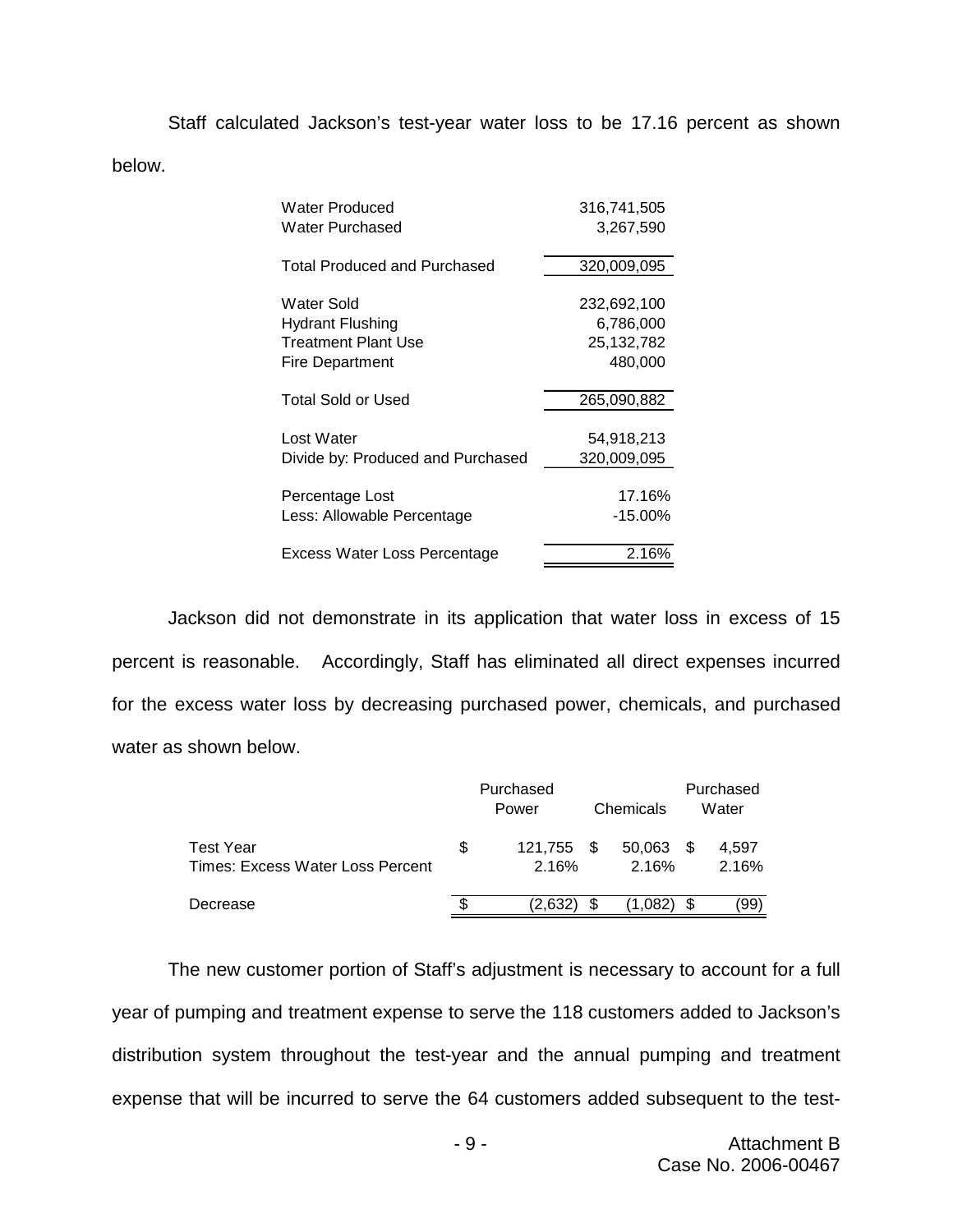year. For this adjustment Staff assumed that all new customers would receive water from Jackson's treatment plant and did not make any adjustment to purchased water.

The new customer adjustments were determined by applying the test-year pumping and treatment expense per thousand gallons to the gallons of water needed to serve the new customers. Staff determined the gallons needed by dividing by 85 percent the 6,024,000 normalized gallons to be sold to the new customers as discussed previously in the water sales section of this report. Staff's approach is appropriate and necessary to gross-up normalized sales for the acceptable water loss limit established by administrative regulation. Staff's adjustments are calculated below.

|                                                            |                                                                                                                | Purchased<br>Power |       | Chemicals |
|------------------------------------------------------------|----------------------------------------------------------------------------------------------------------------|--------------------|-------|-----------|
| <b>Test Year</b><br>Divided by: Test Year Thousand         | \$                                                                                                             | 121,755            | \$    | 50,063    |
| Gallons Produced or Purchased                              |                                                                                                                | 316,742            |       | 316,742   |
| Cost per Thousand Gallons<br>Thousand Gallons Need to Meet |                                                                                                                | 0.3844             |       | 0.1581    |
| Additional Sales to Normalize<br>Revenues                  |                                                                                                                | 7,087              |       | 7,087     |
|                                                            | - \$                                                                                                           | 2,724              | \$    | 1,120     |
| Thousand Gallons Added to Test                             | <b>Year Sales to Normalize Revenues</b><br>Divide by: 85 Percent to Gross-Up<br>Sales for Allowable Water Loss |                    | 6,024 | 85%       |
| Thousand Gallons Needed                                    |                                                                                                                |                    | 7.087 |           |

It should be noted that Staff's adjustment to purchased power is based upon not only test-year power for pumping but also test-year power for lighting Jackson's facilities. Due to the use of shared electric meters at Jackson's facilities Staff was not able to separate power costs for pumping and lighting. It is Staff's position that its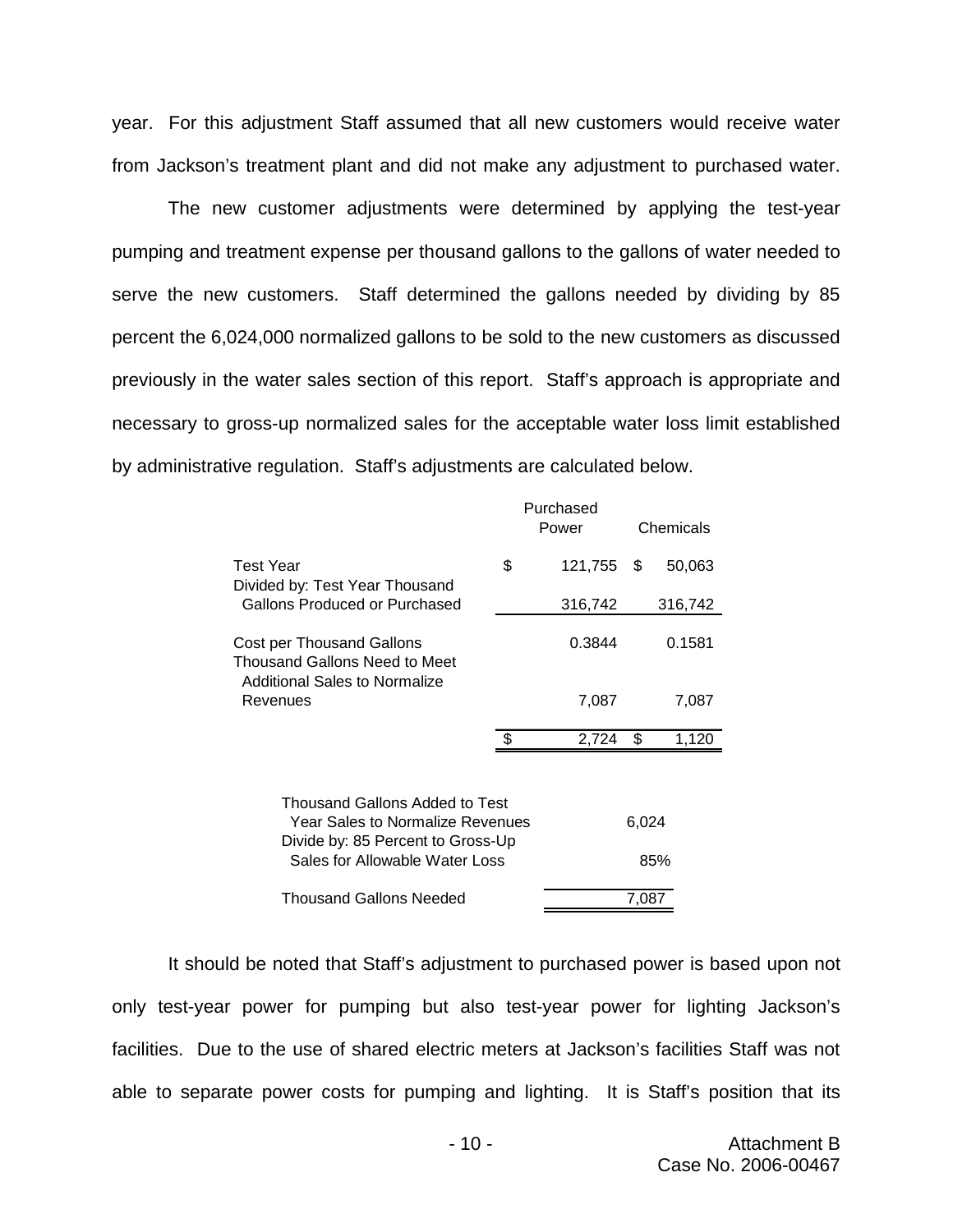inclusion of power for lighting does not result in a material misstatement of pro forma expenses as the cost of power for lighting is minimal. Had Jackson used electric power for heating and heating costs were also included in test-year purchased power Staff's opinion may be different.

(F) Bad Debt Expense. Jackson reported bad debt expense of \$35,352 for the testyear which represents 2.31 percent of test-year revenue from water sales of \$1,529,561. In Staff's judgment this percentage is excessive and the test-year amount should be decreased. Staff has decreased the test-year amount by \$27,704, the calculation of which is shown below, to restate bad debt expense at .5 percent of testyear revenue from water sales.

| Pro Forma Present Rate Revenues | 1,529,561 |
|---------------------------------|-----------|
| Times: .5 percent allowance     | 0.5%      |
|                                 |           |
| Pro Forma                       | 7.648     |
| Less: Test Year                 | (35, 352) |
|                                 |           |
| Decrease                        | (27,704)  |

To support its position and adjustment Staff presents the following information regarding bad debt expenses as approved by the Commission in recent rate case applications reviewed by Mr. Lawless. It is Staff's position that the information presented here is representative of average utility operations. As shown in this table a .5 percent allowance for bad debts is reasonable and should be accepted by the Commission.

|                                       |                            |       |      | Water     | Percent      |
|---------------------------------------|----------------------------|-------|------|-----------|--------------|
|                                       | <b>Bad Debt</b><br>Expense |       |      | Sales     | of Bad Debts |
|                                       |                            |       |      | Revenues  | to Sales     |
| <b>East Laurel Water District</b>     |                            | 7.802 | - SS | 1,223,286 | 0.64%        |
| West Laurel Water District            |                            | 7.341 |      | 1,157,829 | 0.63%        |
| <b>Harrison County Water District</b> |                            | 7,391 |      | 1,834,563 | 0.40%        |

- 11 - Attachment B Case No. 2006-00467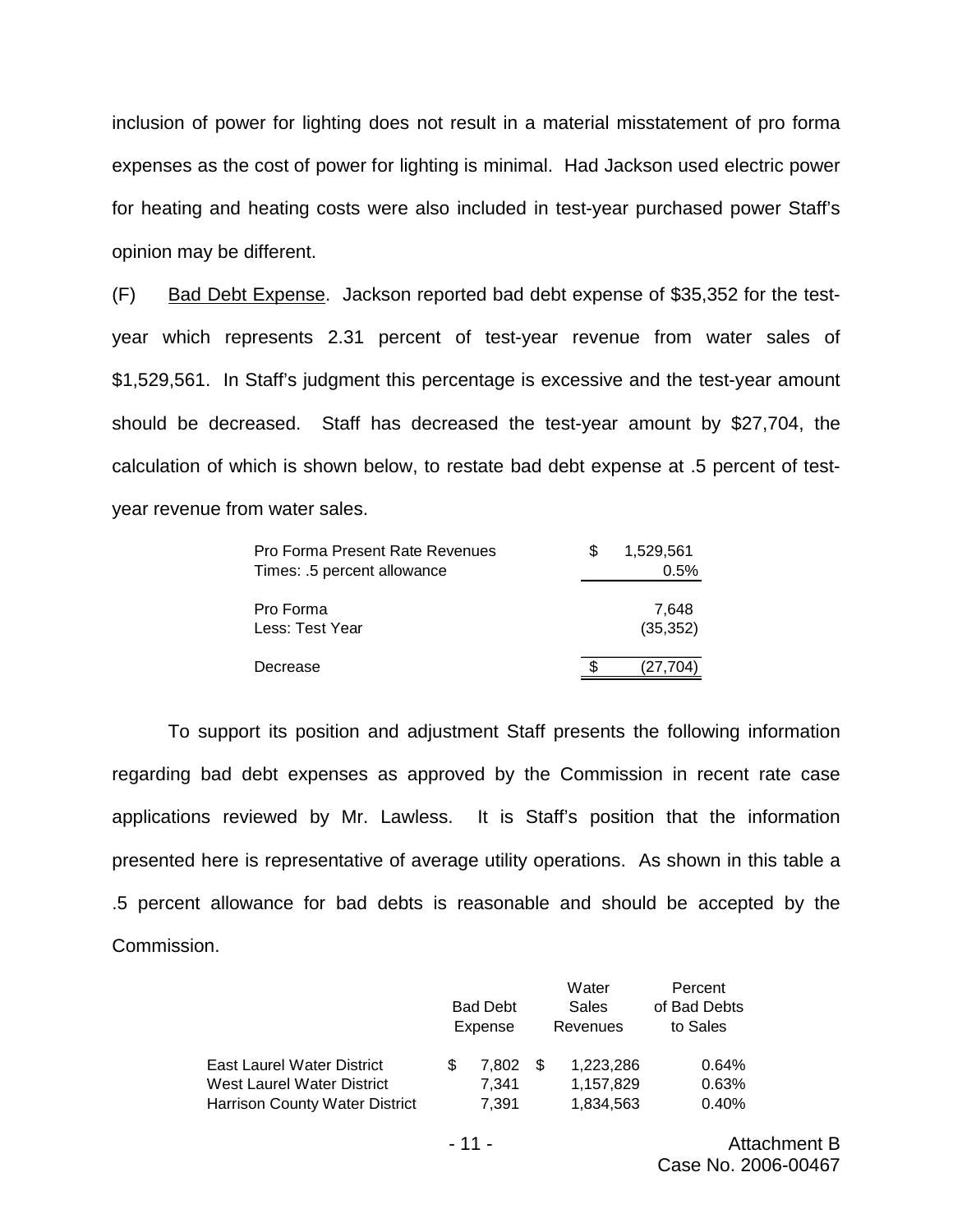An in-depth analysis of Jackson's test-year bad debts was not performed by Staff in this case. Such an analysis was beyond the scope of the review performed by Staff to prepare this report. Staff did note that Jackson has all the normal policies and procedures in place to control bad debts including a policy for discontinuance of service for non-payment and charges for late payments and customer deposits. Upon Jackson's request Staff will provide all assistance possible to identify and implement changes to Jackson's policies and procedures to better control bad debts.

(G) Depreciation. Jackson reported test-year depreciation expense at \$407,355. Staff has decreased the test-year amount by \$25,933 as detailed below.

| Change in Depreciable Lives of Mains                        | S | (83, 819) |
|-------------------------------------------------------------|---|-----------|
| <b>Full-Year Depreciation for Test-Year Asset Purchases</b> |   | 48.206    |
| Depreciation of 182 New Taps                                |   | 1.820     |
| Depreciation on Maintenance Garage and Post Test-Year       |   |           |
| <b>Transmission and Distribution Mains</b>                  |   | 7.860     |
| Decrease                                                    |   | (25, 933) |

The depreciable lives assigned to Jackson's utility plant in service accounts are consistent with those recommended by the National Association of Regulatory Utility Commissioners ("NARUC") except for the 40-year life assigned to transmission and distribution mains. NARUC recommends a life range of 50 to 75 years for transmission and distribution mains.

Through discussions with Jackson's current Certified Public Accountant ("CPA") Staff believes that the original mains were assigned a 40-year life by a former CPA to either coincide with the term of the loans used to finance the main's construction or to follow tax depreciation standards established by the Internal Revenue Service as they apply to investor owned property. After the initial 40-year life assignment was made, all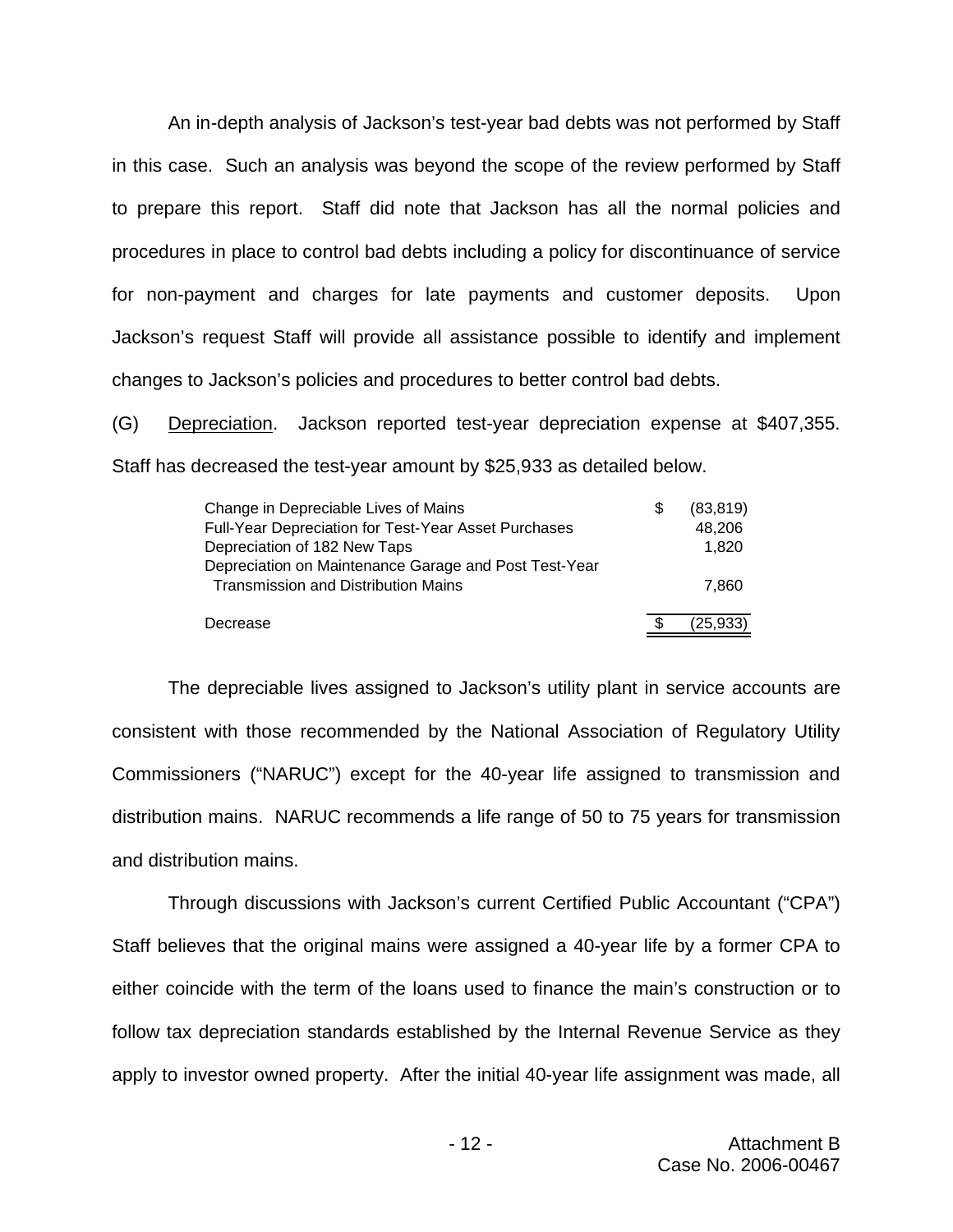subsequent main installations were assigned a 40-year life to maintain a consistent application of the original accounting estimate.

Jackson has not provided a reasonable basis for the 40-year life assigned to transmission and distribution mains. The depreciable life assigned to any asset should be based on its estimated useful life and not the term of the loan used to finance its construction or a tax based life developed to accelerate depreciation.

Staff recommends the depreciable lives for transmission and distribution mains be increased from 40 years to 65 years, roughly the average life recommended by NARUC. To account for this change in accounting estimate Staff decreased test-year depreciation expense by \$83,819. The amount was calculated by applying straight-line, remaining-life depreciation to the main's net book balance at the end of the test-year. The calculation appears below.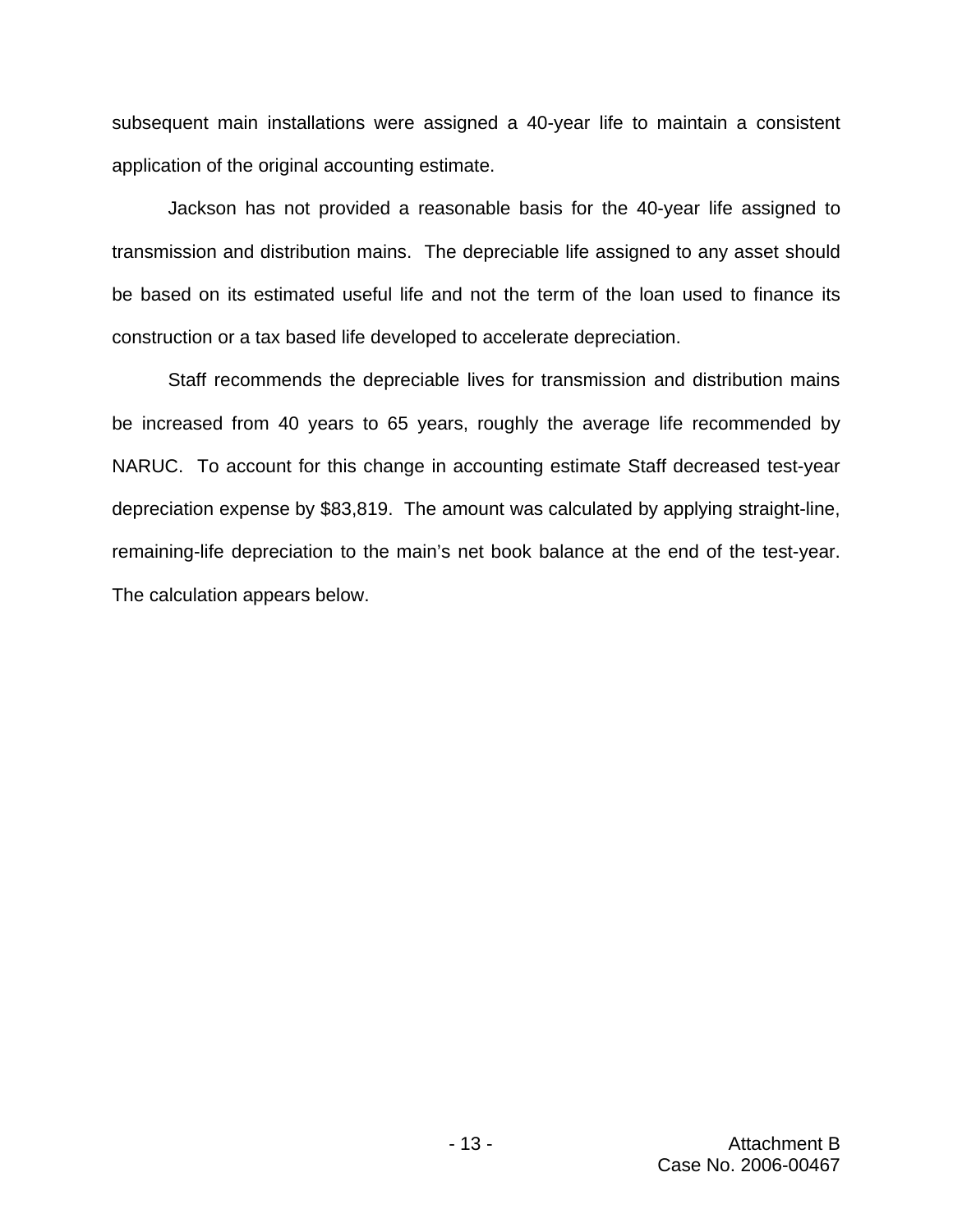|                 |             |           | Net Book      |                 |
|-----------------|-------------|-----------|---------------|-----------------|
|                 |             |           | Balance       | Restated        |
| In-Service      | Age from    | Remaining | at            | Depreciation    |
| Year            | End of Year | Life      | 12/31/2005    | Expense         |
| 1980            | 25          | 40        | \$<br>555,236 | \$<br>13,881    |
| 1981            | 24          | 41        | 327           | 8               |
| 1982            | 23          | 42        | 5,387         | 128             |
| 1984            | 21          | 44        |               | 54              |
|                 |             | 45        | 2,378         |                 |
| 1985            | 20          |           | 388           | 9               |
| 1986            | 19          | 46        | 34,159        | 743             |
| 1992            | 13          | 52        | 644,946       | 12,403          |
| 1993            | 12          | 53        | 4,258         | 80              |
| 1994            | 11          | 54        | 1,632         | 30              |
| 1995            | 10          | 55        | 1,354,997     | 24,636          |
| 1998            | 7           | 58        | 1,762,558     | 30,389          |
| 1999            | 6           | 59        | 80,388        | 1,363           |
| 2000            | 5           | 60        | 358,594       | 5,977           |
| 2001            | 4           | 61        | 1,594         | 26              |
| 2005            | $\mathbf 0$ | 65        | 402,853       | 6,198           |
|                 |             |           |               |                 |
| Pro Forma       |             |           | 5,209,695     | 95,924          |
| Less: Test Year |             |           |               | (179, 743)      |
| Decrease        |             |           |               | \$<br>(83, 819) |
|                 |             |           |               |                 |

The amount in the above calculation for 2005 is shown net of the amount related to meters and meter installations. During the test-year Jackson paid a contractor \$419,653 from a construction cash fund for the installation of mains and 42 meter connections. Jackson capitalized the entire amount as transmission and distribution mains. A separation of the amounts paid to the contractor for mains and meters is necessary for depreciation purposes since they have different depreciable lives. Not knowing the actual amount paid for the 42 meter installations, Staff assigned a total cost of \$16,800 based on the \$400 cost of a tap if installed by Jackson's employees. A provision for depreciation on capitalized tap costs is provided and discussed later in this section of the report.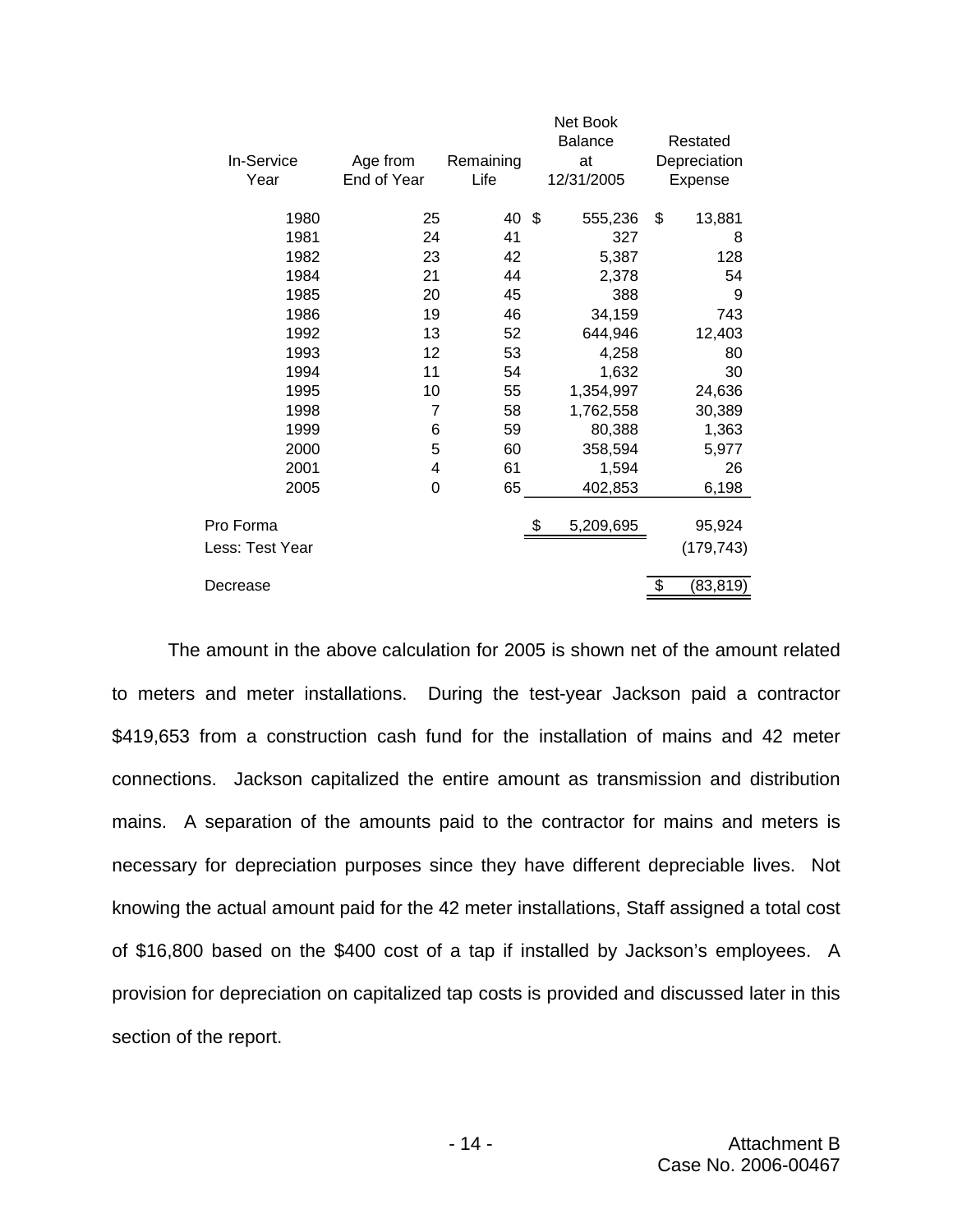Staff increased test-year depreciation by \$48,206 as calculated below to annualize depreciation taken on assets placed into service during the test-year. Jackson begins recording depreciation on an asset the month it is placed into service. For assets that were placed into service during the test-year only partial year depreciation was taken. This adjustment annualizes the partial year depreciation taken on those assets.

|                        |                 |      |                | Annual        | Less: Test-     |                |
|------------------------|-----------------|------|----------------|---------------|-----------------|----------------|
| Asset                  | Cost            | Life |                | Depreciation  | Year            | Increase       |
| <b>Water Plant</b>     | \$<br>5,447,102 | 40   |                | \$<br>136,178 | \$<br>(90, 785) | \$<br>45,393   |
| Fence                  | 38,400          | 15   |                | 2,560         | (213)           | 2,347          |
| Pump                   | 477             | 10   |                | 48            | (24)            | 24             |
| <b>Turbo Shrearer</b>  | 574             | 10   |                | 57            | (10)            | 47             |
| Meter Reader           | 1,295           | 40   |                | 32            | (27)            | 5              |
| <b>File Cabinet</b>    | 109             |      | 8              | 14            | (11)            | 3              |
| Printer                | 250             |      | $\overline{7}$ | 36            | (30)            | $6\phantom{1}$ |
| Computer               | 1,348           |      | 5              | 270           | (202)           | 68             |
| Shredder               | 367             |      | 8              | 46            | (34)            | 12             |
| Vacuum                 | 44              |      | 8              | 6             | (4)             | $\overline{2}$ |
| Desk Shelf             | 42              |      | 8              | 5             | (4)             | 1              |
| Chairs                 | 1,479           |      | 8              | 185           | (139)           | 46             |
| <b>Desks</b>           | 2,500           |      | 8              | 313           | (234)           | 79             |
| <b>Time Clock</b>      | 150             |      | $\overline{7}$ | 21            | (14)            | $\overline{7}$ |
| <b>Time Clock</b>      | 150             |      | 7              | 21            | (14)            | $\overline{7}$ |
| Rug                    | 104             |      | 8              | 13            | (7)             | 6              |
| <b>Utility Trailer</b> | 1,250           | 10   |                | 125           | (42)            | 83             |
| <b>Truck Radios</b>    | 2,286           |      | $\overline{7}$ | 327           | (272)           | 55             |
| Pump                   | 154             | 10   |                | 15            | (13)            | $\overline{2}$ |
| <b>Water Heater</b>    | 197             | 10   |                | 20            | (15)            | 5              |
| <b>Water Heater</b>    | 199             | 10   |                | 20            | (10)            | 10             |
| Increase               |                 |      |                |               |                 | \$<br>48,206   |

Staff increased test-year depreciation by \$1,820, as shown below, to include a provision for depreciation of new taps installed during and subsequent to the test-year by Jackson's employees and independent contractors.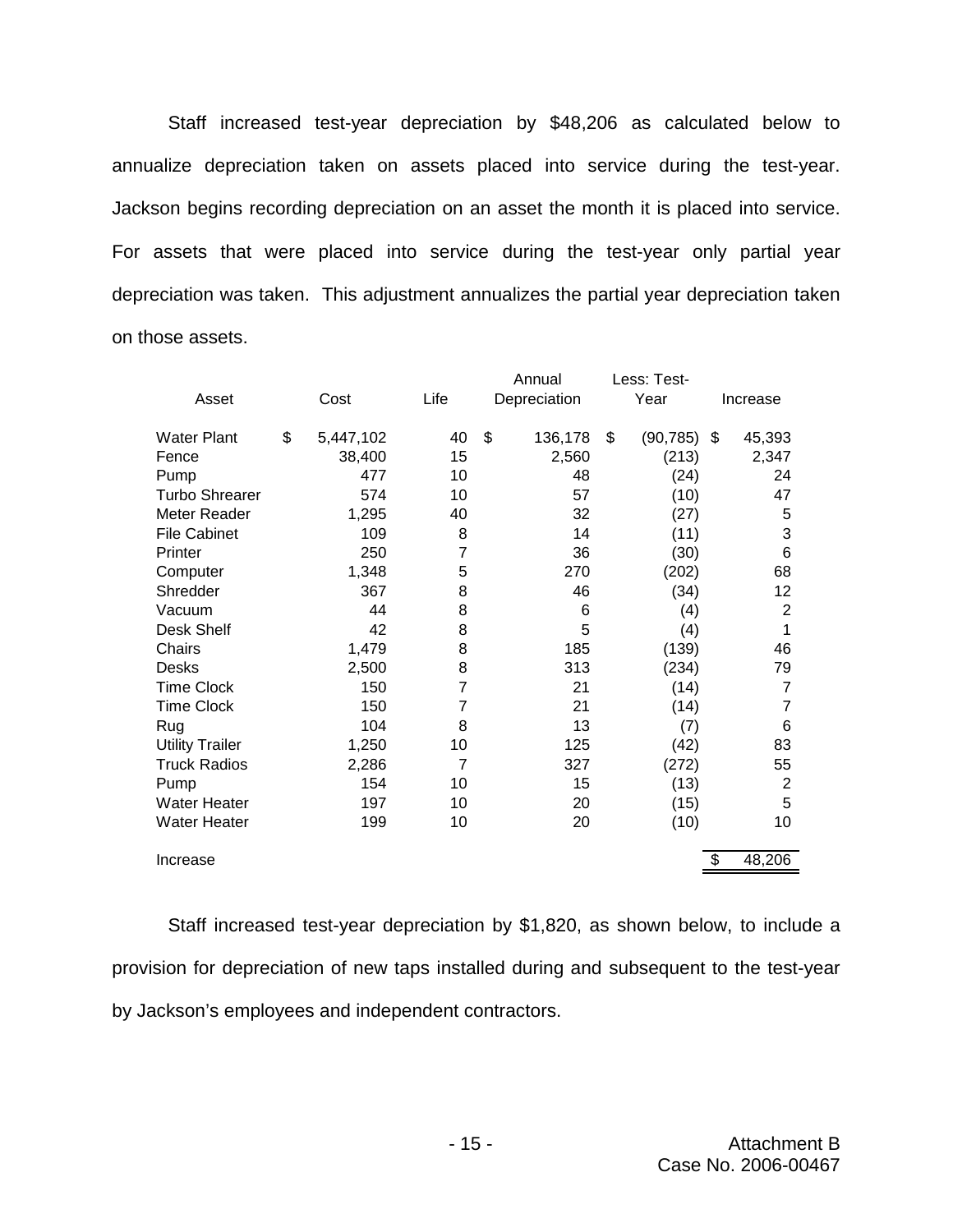| Cost of 76 Taps Installed by Jackson Employees During Test-Year | S | 30.400 |
|-----------------------------------------------------------------|---|--------|
| Cost of 62 Taps Installed by Jackson Employees Post Test-Year   |   | 24,800 |
| Cost of 42 Taps Installed by Contractor During Test-Year        |   | 16,800 |
| Cost of 2 Taps Installed by Contractor Post Test-Year           |   | 800    |
| <b>Total Meters and Installations</b>                           |   | 72,800 |
| Divide by: Useful Life of 40 Years                              |   | 40     |
| <b>Annual Recovery</b>                                          | S | 1.820  |

The cost of the taps installed by Jackson employees during the test-year was expensed by Jackson when incurred. Capitalization of these costs was discussed in the salaries and wages section of this report. Staff also capitalized and depreciated the cost of 62 (62 taps x \$400 connection fee = \$24,800) post test-year tap installations performed by Jackson's employees. This portion of the adjustment is necessary to match the expense of providing service to the new customers included in Staff's revenue normalization adjustment.

The cost of the new taps installed by contractors was capitalized by Jackson and included as a part of transmission and distribution mains which have a different service life than meters and installations. As previously discussed the test-year amount assigned to contractor meter installations by Staff is \$16,800 or \$400 per meter. Jackson's contractor installed two post-test year meters. Staff has then capitalized and depreciated \$800 for these two services to properly match expenses to normalized revenues.

During its review Staff identified two significant post test-year plant additions for which an adjustment to test-year depreciation should be made. The adjustment appears below.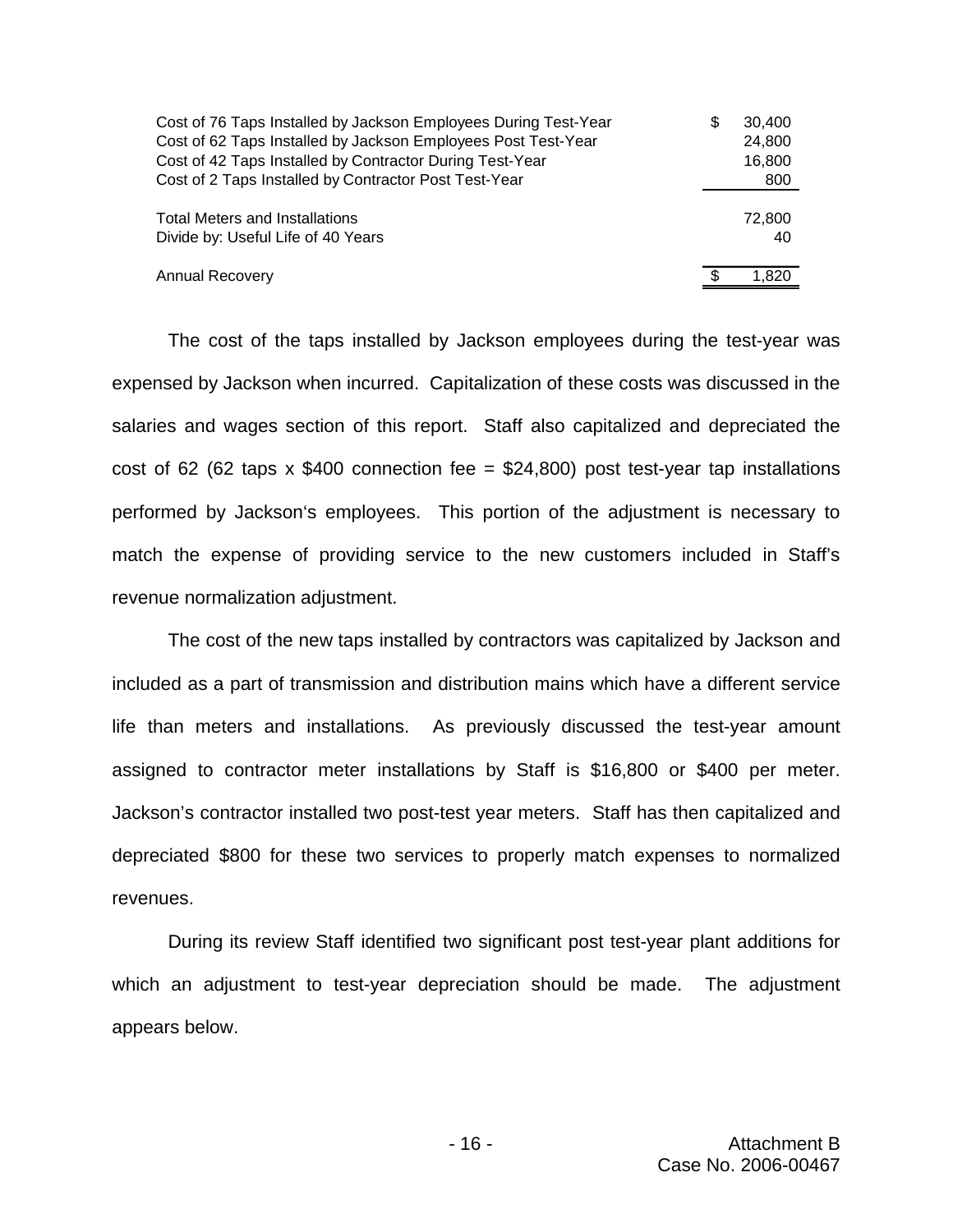| New Maintenance Garage              | S | 203.354 | 40 S | 5.084 |
|-------------------------------------|---|---------|------|-------|
| Transmission and Distribution Mains |   | 180.442 | 65   | 2.776 |
|                                     |   |         |      |       |
| Annual Recovery                     |   |         |      | 7,860 |
|                                     |   |         |      |       |

Construction of the maintenance garage was completed in April, 2006. The total cost of the contracted main extension was \$181,242 and was brought on-line in July, 2006. Staff decreased that amount by \$800 for contractor tap installations as previously discussed. Both of these assets were used and useful at the time of Staff's field review and should be included in pro forma operations.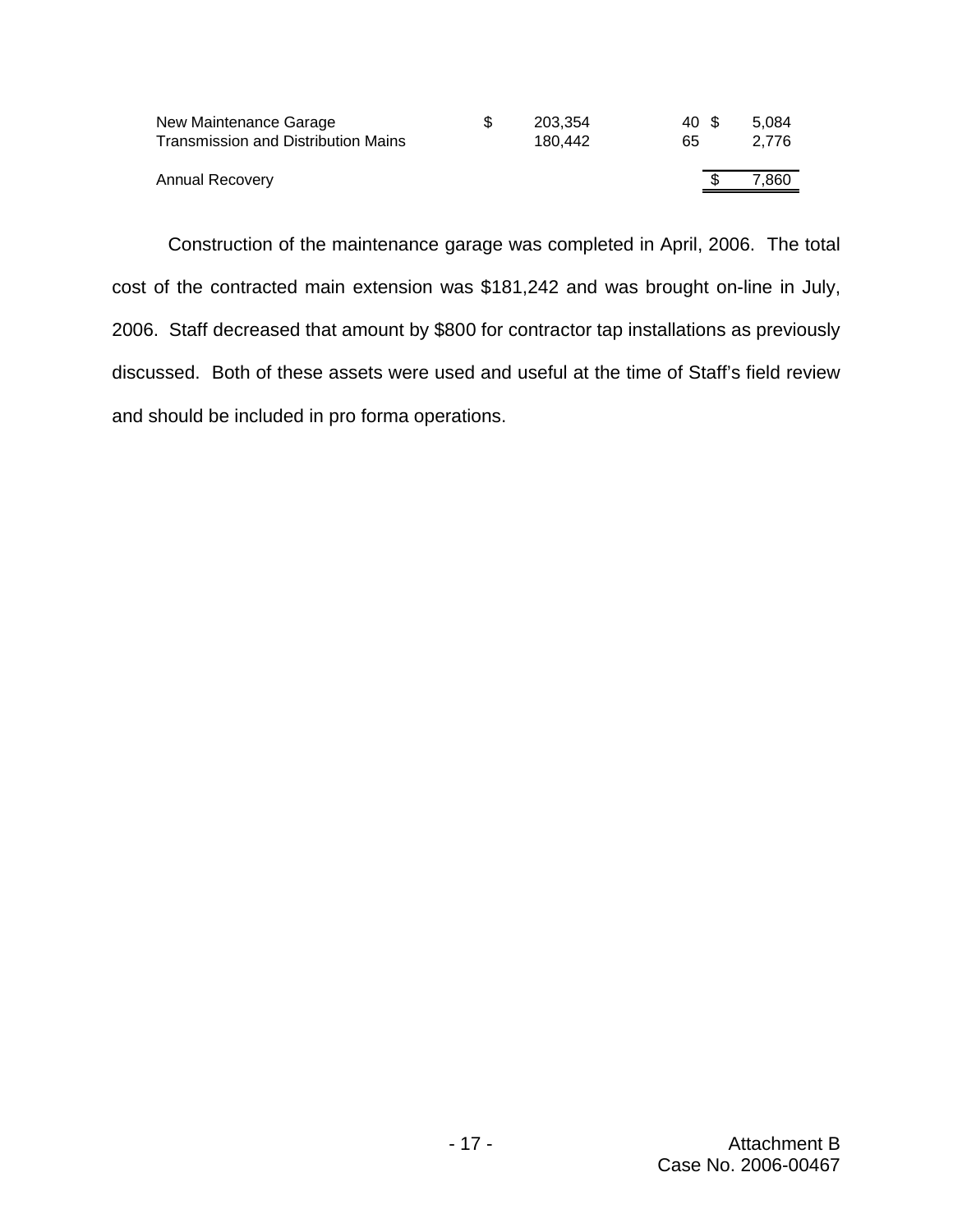### ATTACHMENT C STAFF REPORT CASE NO. 2006-00467 COMPARISON OF REVENUE REQUIREMENT DETERMINATION

|                                                                            | Jackson |                          | <b>Staff</b> |                          |    |                   |  |
|----------------------------------------------------------------------------|---------|--------------------------|--------------|--------------------------|----|-------------------|--|
|                                                                            |         | Requested                |              | Recommended              |    | <b>Difference</b> |  |
| Pro Forma Operating Expenses                                               | \$      | 1,404,029                | \$           | 1,352,007                | \$ | (52,022)          |  |
| Debt Service Requirement                                                   |         |                          |              |                          |    |                   |  |
| Annual Principal and Interest<br>KIA, 1992, \$1,792,633                    |         |                          |              |                          |    |                   |  |
| RD, 1972, \$393,000                                                        |         |                          |              | 113,915<br>22,903        |    |                   |  |
| RD, 1979, \$541,000                                                        |         |                          |              | 31,528                   |    |                   |  |
| RD, 1986, \$150,000                                                        |         |                          |              | 8,742                    |    |                   |  |
| RD, 1986, \$90,000                                                         |         |                          |              | 5,245                    |    |                   |  |
| RD, 1991, \$1,214,600                                                      |         |                          |              | 70,785                   |    |                   |  |
| RD, 1994, \$1,000,000                                                      |         |                          |              | 54,343                   |    |                   |  |
| RD, 2003, \$1,130,000                                                      |         |                          |              | 62,614                   |    |                   |  |
| RD, 2003, \$685,000                                                        |         |                          |              | 37,956                   |    |                   |  |
| <b>Total Principal and Interest</b>                                        |         |                          |              |                          |    |                   |  |
| Subject to Coverage                                                        |         |                          |              | 408,031                  |    |                   |  |
| Coverage at 10% of Principal                                               |         |                          |              |                          |    |                   |  |
| and Interest                                                               |         |                          |              | 40,803                   |    |                   |  |
| <b>KIA Loan Servicing Fee</b>                                              |         |                          |              | 1,692                    |    |                   |  |
| <b>Total Debt Service Requirement</b>                                      |         | 401,550                  |              | 450,527                  |    | 48,977            |  |
| <b>Total Revenue Requirement</b>                                           |         | 1,805,579                |              | 1,802,534                |    | (3,045)           |  |
| Less: Other Operating Revenue                                              |         |                          |              | (72, 663)                |    | (72, 663)         |  |
| Interest Income                                                            |         | (48, 774)                |              | (48, 774)                |    |                   |  |
| Other Income                                                               |         | (528)                    |              | (528)                    |    |                   |  |
|                                                                            |         |                          |              |                          |    |                   |  |
| <b>Revenue Required from Rates</b><br>Less: Pro Forma Present Rate Revenue |         | 1,756,277<br>(1,546,016) |              | 1,680,569<br>(1,585,775) |    | (75, 708)         |  |
|                                                                            |         |                          |              |                          |    | (39, 759)         |  |
| Required Revenue Increase                                                  | \$      | 210,261                  | \$           | 94,794                   | \$ | (115, 467)        |  |

To determine Jackson's revenue requirement Staff added the pro forma operating expenses as presented in Attachment A to Jackson's annual debt service requirement as determined by Staff. Pro forma revenues other than those from rates were then deducted to determine the revenue required from rates. The required increase was determined by subtracting pro forma present rate revenues from the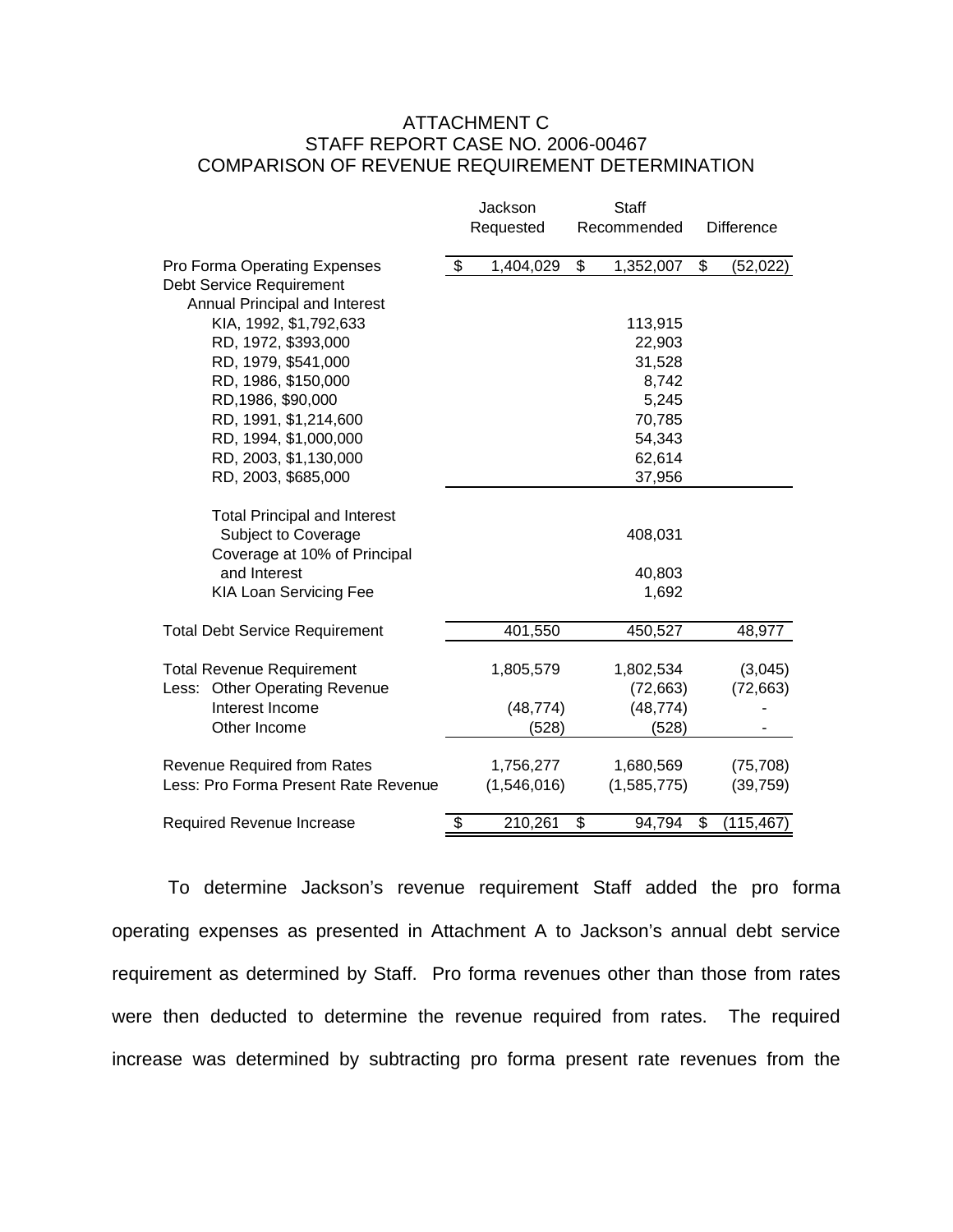revenue requirement.

As shown in the comparison above Staff's provision for debt service is different from that as determined by Jackson. Jackson's provision includes principal, interest and service charge payments made during the test-year. The test-year payments on the 2003 United States Department of Agriculture-Rural Development ("RD") loan did not include principal. Staff's provision includes principal and interest payments on all notes.

All notes other than the 2003 RD loans were outstanding at the time of Jackson's last general rate adjustment filed pursuant to administrative regulation 807 KAR 5:001, Section  $10<sup>1</sup>$  In that case recovery of all principal and interest payments was allowed, plus, a 10 percent debt coverage. Since that case the Commission authorized Jackson to borrow \$1,815,000 for the purpose of constructing a new water treatment facility costing \$5,770,000.<sup>2</sup> The balance of the cost of the project was funded through grants.

When determining its debt service requirement Jackson did not include a provision for debt coverage as required by its creditors. The loan agreement with the Kentucky Infrastructure Authority ("KIA") requires a 10 percent coverage. Staff was not able to locate the RD loan documents that establish RD's coverage requirements. Staff contacted Vernon Brown, Rural Utilities Service Program Director, of RD. He stated that all debts issued by RD required at least a 10 percent coverage on principal and

 $1$  Case No. 1999-00417, The Petition of Jackson County Water Association for Adjustment of Rates.

 $2$  See Case No. 2003-00140, The Petition of Jackson County Water Association for a Certificate of Convenience and Necessity, Financing and Adjustment of Rates Pursuant to KRS 278.023.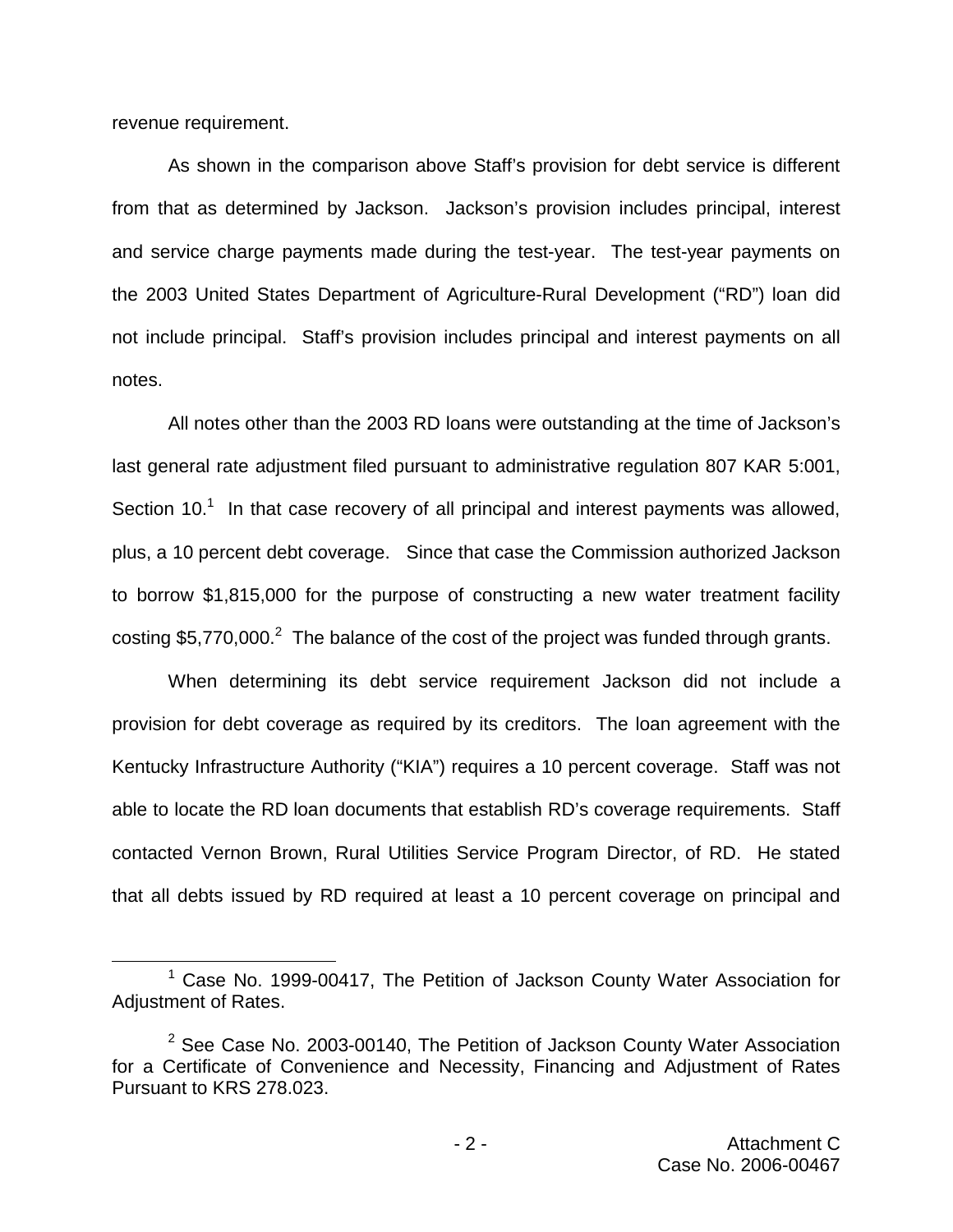interest payments. Staff recommends that the Commission authorize Jackson rates in the case at bar that will provide a 10 percent coverage on all debt principal and interest payments as was done in Jackson's last general rate case.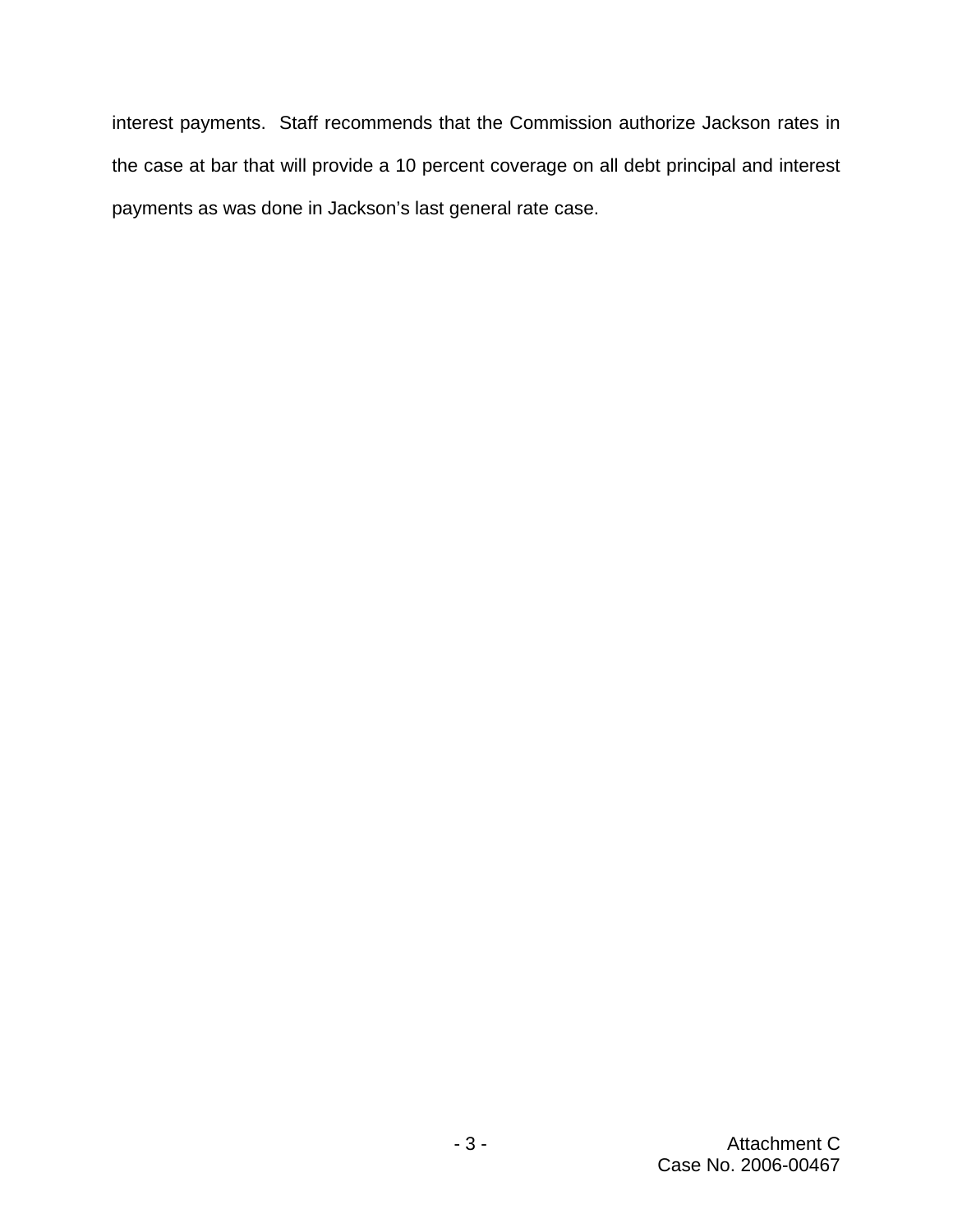### Attachment D Staff Report Case No. 2006-00467 Rate Making Discussion

Wholesale Allocation Factors: Staff has accepted the inch diameter mile method as filed by Jackson County. The factors were adjusted to reflect the adjustments that were made to the retail customer's gallons sold, as a result of new customers connecting to the system during the test year.

#### Cost of Service Study:

Rates: Staff's review established the total revenue required for Jackson County as \$1,802,534, \$72,663 is obtained though other operating revenue, \$48,774 is obtained through interest income and \$528 is obtained though other revenue. Staff developed rates that will collect the remaining \$1,680,569 from the company's retail and wholesale customers. The utility's expenses were analyzed and allocated according to three different classifications: Pumping and Treatment, Transmission and Distribution, and Customer.

Pumping and Treatment costs are those directly associated with the cost of water. Transmission and Distribution costs are those associated with providing the facilities to meet the peak demands placed on the system. Customer costs are those incurred to serve customers regardless to the varying usage.

The Allocation of Expenses sheet of the following cost of service study shows the allocation of Operation and Maintenance expenses to the functional cost components, Commission Staff utilized information obtained through the utility's application and field reviews to allocate these costs. Administrative and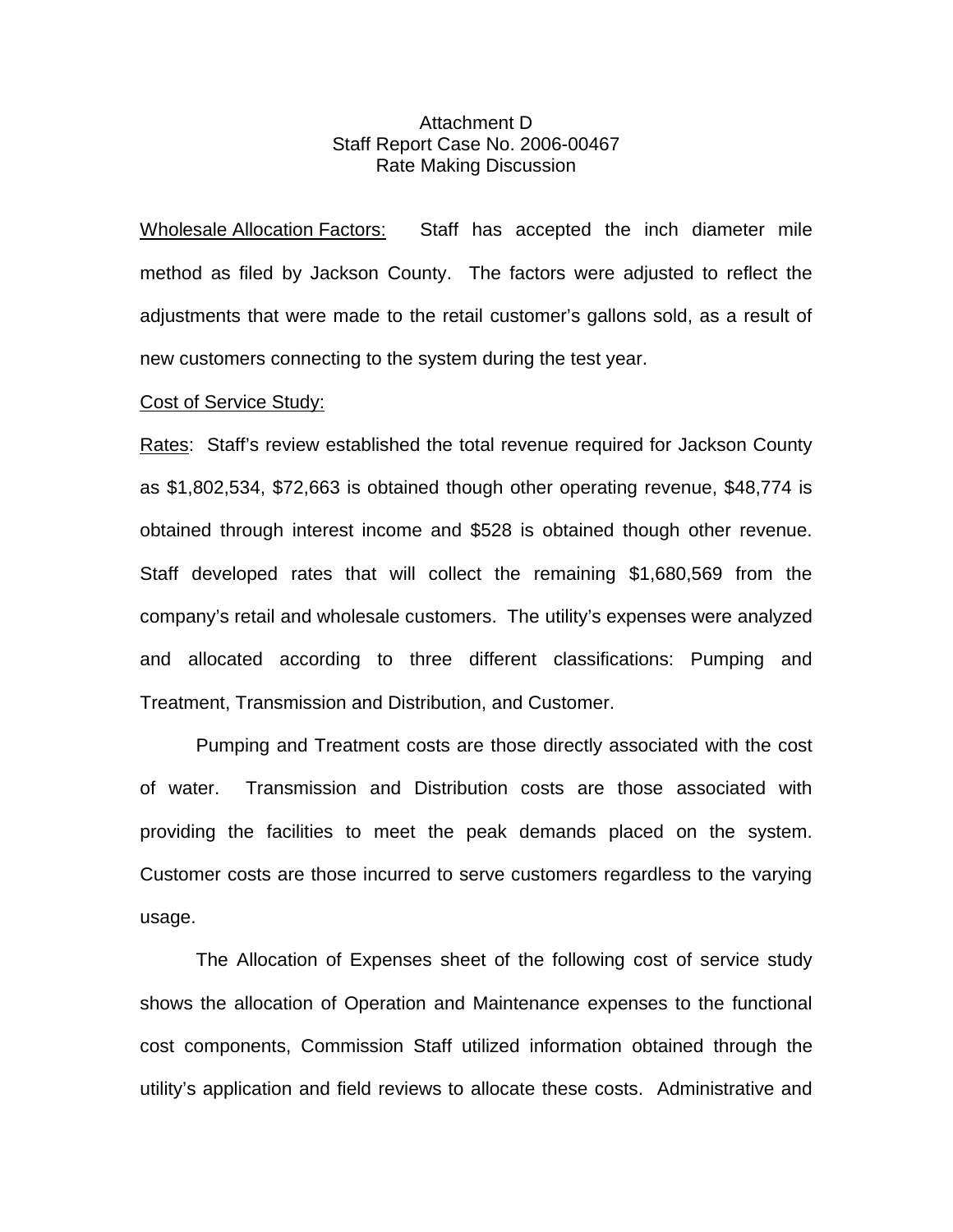general expenses are allocated to the cost components based on the subtotal allocated percentages.

The Wholesale Rate sheet of the following Cost of Service Study allocates the Operation and Maintenance expenses to the wholesale customer based on their derived allocation factors. Staff accepted Jackson County's method of allocating costs to the individual wholesale customer based on these individually derived allocation factors.

Additionally, applying the inch diameter mile allocation factors to the various cost components; Staff has calculated the Wholesale Rate for each customer of Jackson County.

The Allocation of Retail Costs sheet of the attached Cost of Service Study allocates the remaining portion of the Revenue Requirement from Rates to the retail customer in the functional cost components of Commodity, Demand and Customer; the allocation process results in \$169,156 in commodity costs, \$1,369,352 in demand costs and \$95,722 in customer costs. Commodity costs are allocated across the rate steps in accordance with usage percentages. Total demand costs are allocated across the rate steps in accordance with usage that has been adjusted to reflect the higher peak demands that are caused in the lower rate steps. Total customer costs are all collected in the first rate step, or minimum bill, since those costs do not differ with varying usage.

The total for the first rate step is \$797,562 which is divided by the number of bills issued on an annual bases which calculates to a minimum bill of \$15.11 for the first 2,000 gallons. The totals for the remaining rate steps are each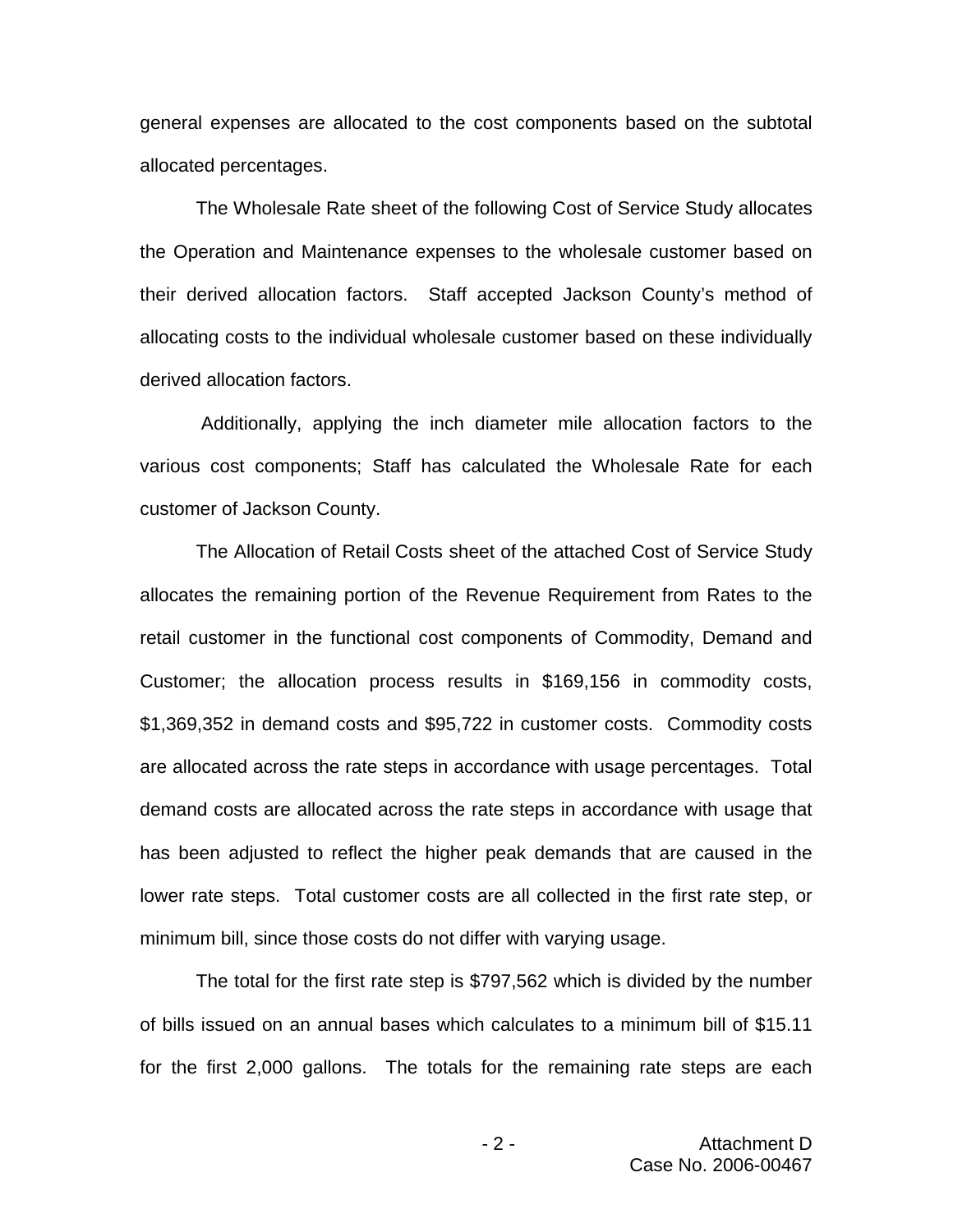divided by the actual water usage for each rate step to calculate the remainder of the rates. The rates being recommended by Staff have been adjusted from the Cost of Service Study rates to reduce the impact of customers in the minimum step that do not use the allotted gallons for the minimum in the various meter sizes.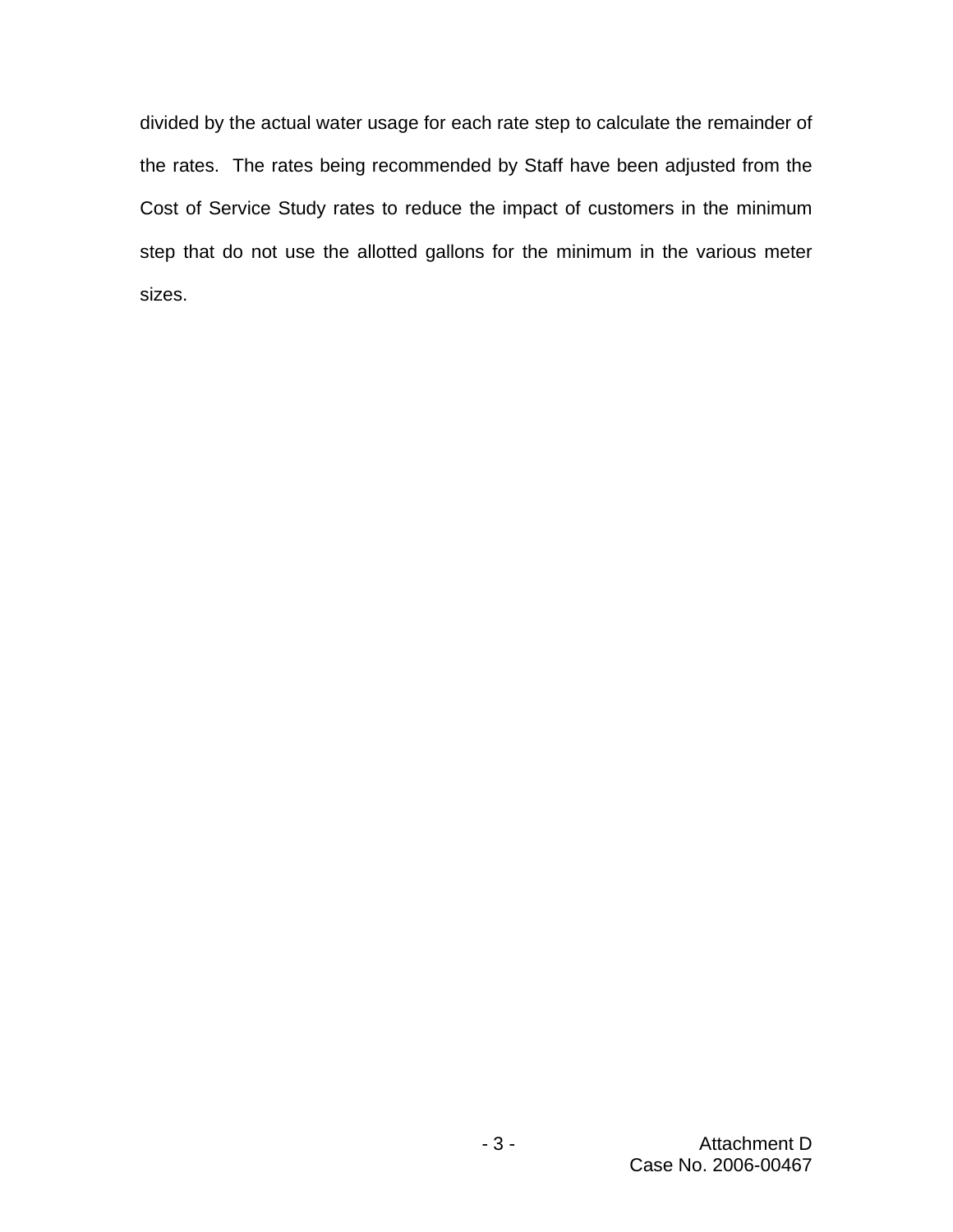Attachment E Staff Report Case No. 2006-00467 Cost of Service Study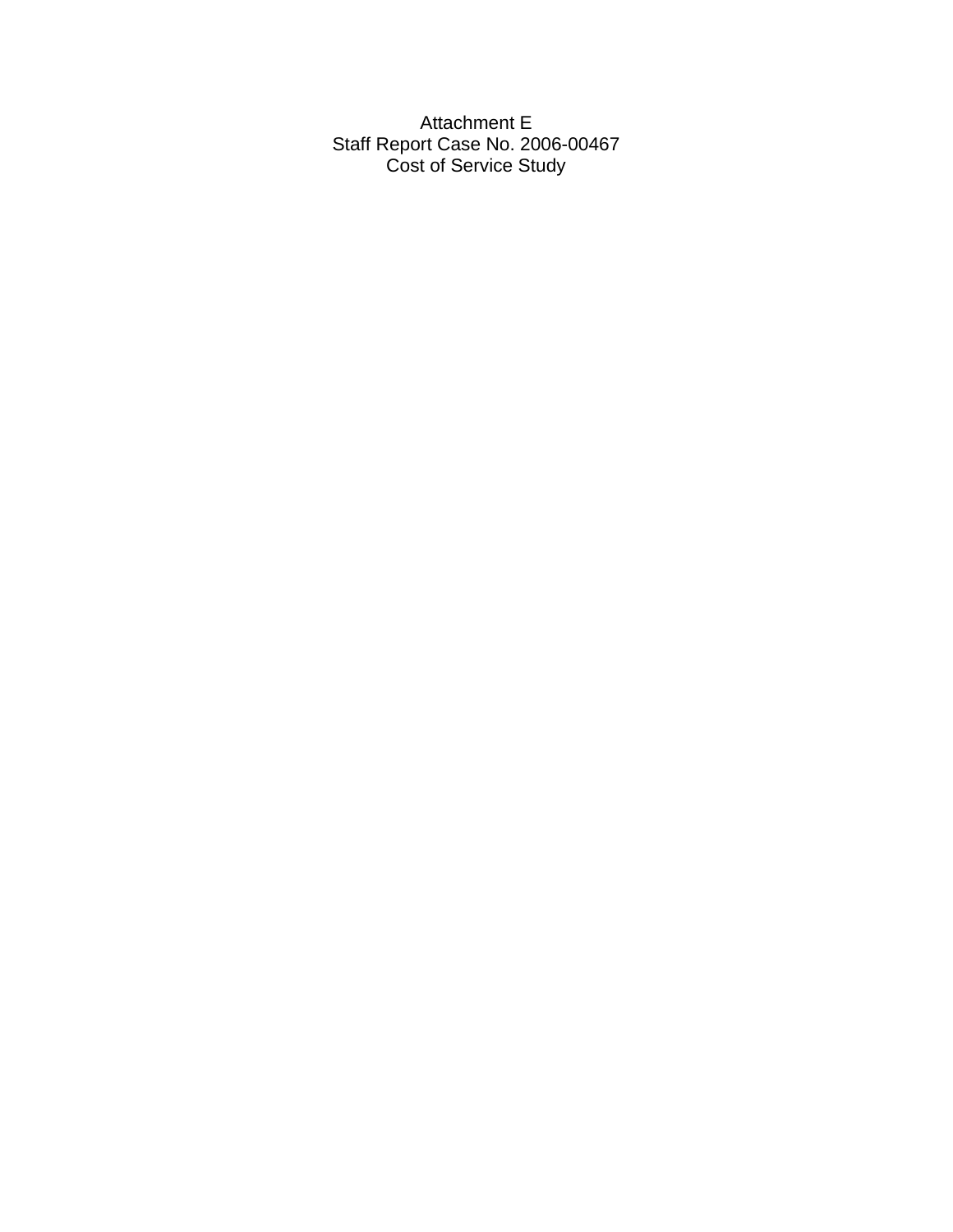# SCHEDULE OF WATER USAGE

|                                                            | Gallons   | Percentage |  |  |  |  |  |
|------------------------------------------------------------|-----------|------------|--|--|--|--|--|
| <b>Pumped and Purchased</b>                                | 320,009.0 |            |  |  |  |  |  |
| <b>Retail and Bulk Sales**</b>                             | 225,161.2 |            |  |  |  |  |  |
| Rockcastle Co. Water Assn.                                 | 12,031.0  |            |  |  |  |  |  |
| <b>City of Beattyville</b>                                 | 6,563.0   |            |  |  |  |  |  |
| City of McKee                                              | 3,189.0   |            |  |  |  |  |  |
| <b>Total Sold</b>                                          | 246,944.2 |            |  |  |  |  |  |
| Plant Use, Flushing and Other                              | 42,769.0  | 13%        |  |  |  |  |  |
| Loss                                                       | 36,329.8  | 11%        |  |  |  |  |  |
| <b>Total Water Sold and Used</b>                           | 326,043.0 |            |  |  |  |  |  |
| Sales do not match billing analysis due to different meter |           |            |  |  |  |  |  |

reading dates.

\*\*Retail Sales has been adjusted for new customers added during 2005 and 2006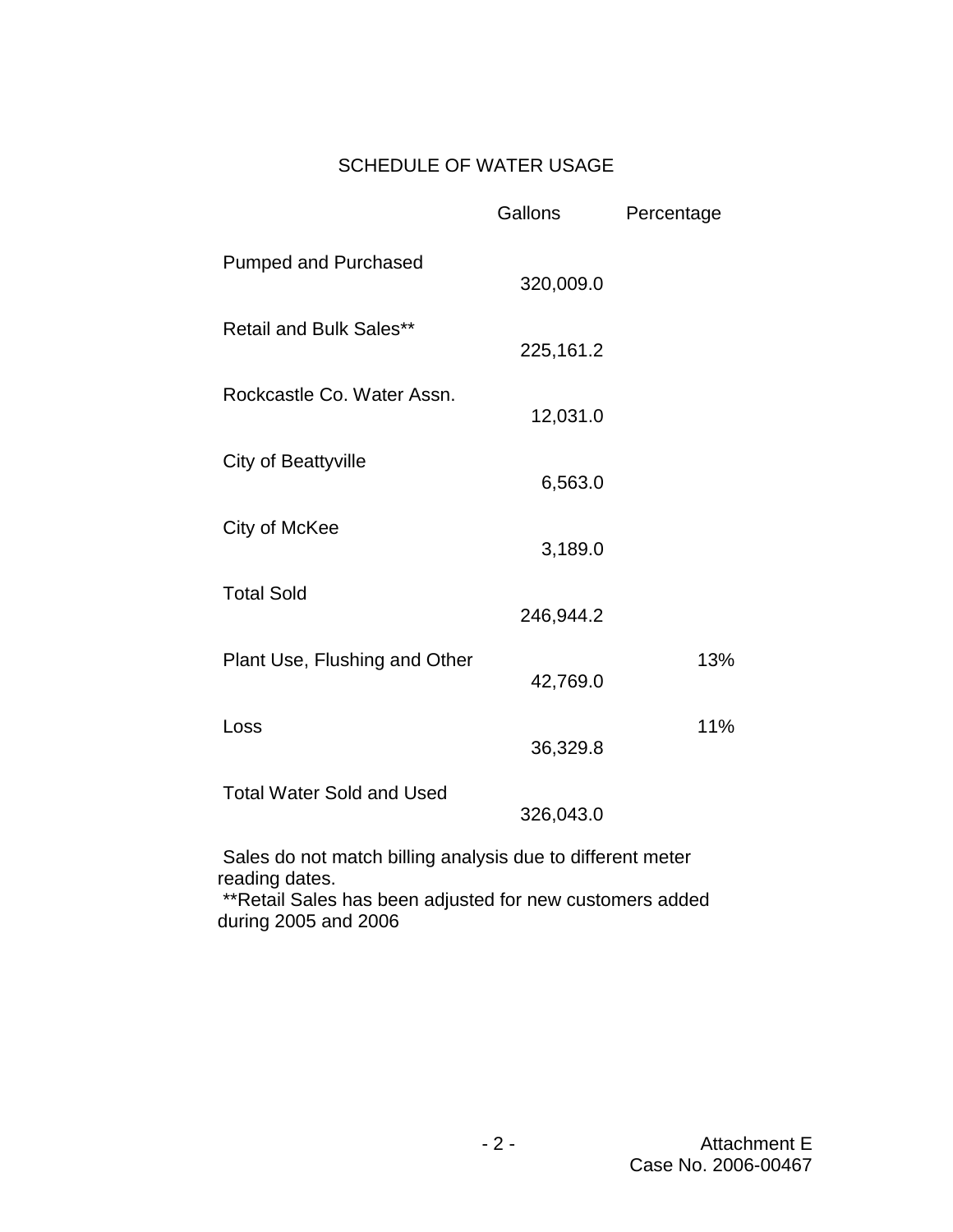## **WHOLESALE ALLOCATION FACTORS**

|                                                       | Formula                             |    | Multiplier Factor |        |
|-------------------------------------------------------|-------------------------------------|----|-------------------|--------|
| <b>Plant Use Percentage</b>                           | 0.1336                              |    |                   |        |
| Line Loss Percentage                                  | 0.1135                              |    |                   |        |
| <b>Total Plant Use and Line Loss</b>                  | 0.2472                              |    |                   |        |
| Jackson Co. Water Production Multiplier 1 / 1 - .2729 |                                     |    | 1.3753            |        |
|                                                       | <b>Wholesale Inch Mile Ratio</b>    |    |                   |        |
| City of McKee                                         | 58.8 / 1,238.5                      |    | 0.0475            |        |
| <b>Rockcastle Water Association</b>                   | 164.4 / 1,238.5                     |    | 0.1327            |        |
| <b>City of Beattyville</b>                            | 113.8 / 1,238.5                     |    | 0.0919            |        |
|                                                       | <b>Wholesale Share of Line Loss</b> |    |                   |        |
| City of McKee                                         | $.0475 \times .1392 + .1336$        |    | 0.1390            |        |
| Rockcastle Water Association                          | .1327 x .1392 + .1336               |    | 0.1336            |        |
| <b>City of Beattyville</b>                            | $.0919 \times .1392 + .1336$        |    | 0.1441            |        |
|                                                       | <b>Production Multiplier</b>        |    |                   |        |
| City of McKee                                         | $1/1 - .1403$                       |    | 1.1632            |        |
| Rockcastle Water Association                          | $1/1 - 1336$                        |    | 1.1542            |        |
| <b>City of Beattyville</b>                            | $1/1 - 1464$                        |    | 1.1715            |        |
|                                                       | <b>Production Allocation Factor</b> |    |                   |        |
| City of McKee                                         | 3,189.0                             | X. | 1.1632            | 0.0109 |
|                                                       | 246,944.2                           |    | 1.3753            |        |
| <b>Rockcastle Water Association</b>                   | 12,031.0                            |    | x 1.1542          | 0.0409 |
|                                                       | 246,944.2                           |    | 1.3753            |        |
| City of Beattyville                                   | 6,563.0 x 1.1715                    |    |                   | 0.0226 |
|                                                       | 246,944.2                           |    | 1.3753            |        |
|                                                       | <b>Transmission Factor</b>          |    |                   |        |
| City of McKee                                         | 3,189.0 / 246944.2                  |    | x 0.0475          | 0.0006 |
| Rockcastle Water Association                          | 12,031.0 / 246944.2                 |    | x 0.1327          | 0.0065 |
| City of Beattyville                                   | 6,563.0 / 246944.2                  |    | x 0.0919          | 0.0024 |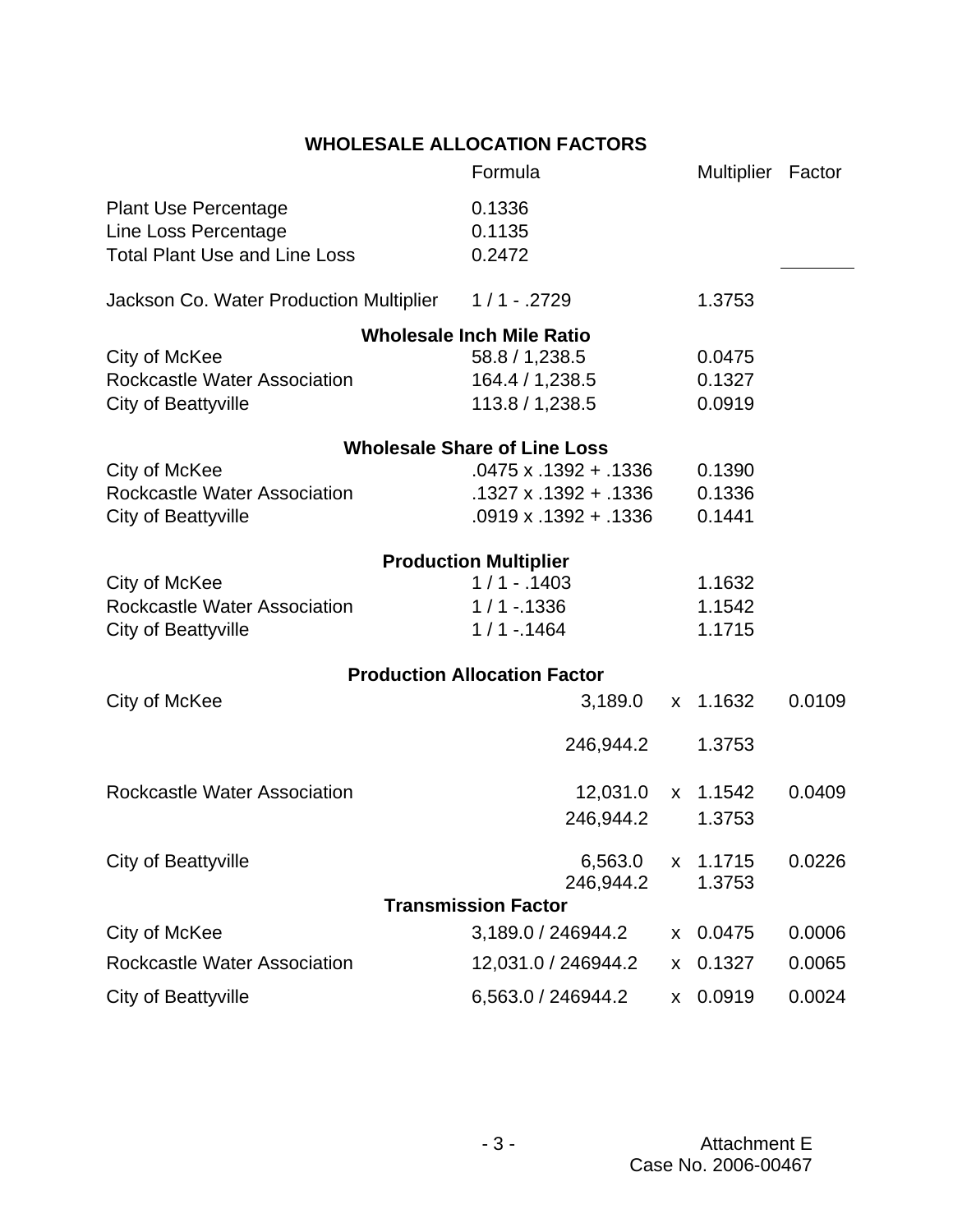## **STAFF ALLOCATION OF EXPENSES TO WHOLESALE CUSTOMERS**

| <b>Operating Expenses</b>                    | Total            |                  | McKee           |                  |                 |                  |     |
|----------------------------------------------|------------------|------------------|-----------------|------------------|-----------------|------------------|-----|
|                                              |                  | McKee            | <b>Expenses</b> | Rockcastle       | Rockcastle      | Beattyville      | Bea |
|                                              |                  | Factors          |                 | Factors          | <b>Expenses</b> | Factors          | Exp |
| <b>Salaries and Wages</b>                    |                  |                  |                 |                  |                 |                  |     |
| Supply                                       | \$48,869         | 0.0109           | $\$\$<br>533    | 0.0409           | \$<br>1,999     | 0.0226           | \$  |
| <b>Treatment</b>                             | 48,868           | 0.0109           | 533             | 0.0409           | 1,999           | 0.0226           |     |
| <b>Transm. and Distribution</b>              | 173,474          | 0.0006           | 104             | 0.0065           | 1,128           | 0.0024           |     |
| <b>Customer Accounts</b>                     | 80,247           |                  |                 |                  |                 |                  |     |
| Admin. and General                           | 51,306           |                  |                 |                  |                 |                  |     |
| <b>Employee Pensions and Benefits</b>        |                  |                  |                 |                  |                 |                  |     |
| Supply                                       | 11,444           | 0.0109           | 125             | 0.0409           | 468             | 0.0226           |     |
| Treatment                                    | 11,444           | 0.0109           | 125             | 0.0409           | 468             | 0.0226           |     |
| Transm. and Distribution                     | 47,331           | 0.0006           | 28              | 0.0065           | 308             | 0.0024           |     |
| <b>Customer Accounts</b>                     | 22,716           |                  |                 |                  |                 |                  |     |
| Admin. and General                           | 17,075           |                  |                 |                  |                 |                  |     |
| <b>Purchased Power</b>                       | 121,848          | 0.0109           | 1,328           | 0.0409           | 4,984           | 0.0226           |     |
| Chemicals                                    | 50,101           | 0.0109           | 546             | 0.0409           | 2,049           | 0.0226           |     |
| <b>Materials and Supplies</b>                |                  |                  |                 |                  |                 |                  |     |
| Supply                                       | 16,477           | 0.0109           | 180             | 0.0409           | 674             | 0.0226           |     |
| <b>Treatment</b>                             | 16,477           | 0.0109           | 180             | 0.0409           | 674             | 0.0226           |     |
| Transm. and Distribution                     | 17,755           | 0.0006           | 11              | 0.0065           | 115             | 0.0024           |     |
| Admin. and General                           | 33,504           |                  |                 |                  |                 |                  |     |
| Accounting                                   | 13,400           |                  |                 |                  |                 |                  |     |
| Legal                                        | 560              |                  |                 |                  |                 |                  |     |
| <b>Transportation Expense</b>                | 33,552           |                  |                 |                  |                 |                  |     |
| <b>Bad Debt</b>                              | 7,648            |                  |                 |                  |                 |                  |     |
| <b>Insurance - Workers Comp.</b>             |                  |                  |                 |                  |                 |                  |     |
| Supply                                       | 977              | 0.0109           | 11              | 0.0409           | 40              | 0.0226           |     |
| <b>Treatment</b>                             | 1,066            | 0.0109           | 12              | 0.0409           | 44              | 0.0226           |     |
| <b>Transm. and Distribution</b>              | 3,909            | 0.0006           | $\overline{2}$  | 0.0065           | 25              | 0.0024           |     |
| <b>Customer Accounts</b>                     | 1,777            |                  |                 |                  |                 |                  |     |
| Admin. and General                           | 1,155            |                  |                 |                  |                 |                  |     |
| <b>Operating Expenses</b>                    | Total            | McKee            | McKee           | Rockcastle       | Rockcastle      | Beattyville      | Bea |
| (continued)                                  |                  | Factors          | <b>Expenses</b> | Factors          | <b>Expenses</b> | Factors          | Exp |
|                                              |                  |                  |                 |                  |                 |                  |     |
| <b>Miscellaneous</b>                         |                  |                  |                 |                  |                 |                  |     |
| Supply                                       | 12,630           | 0.0109<br>0.0109 | 138             | 0.0409<br>0.0409 | 517             | 0.0226<br>0.0226 |     |
| <b>Treatment</b><br>Transm. and Distribution | 18,424<br>20,820 |                  | 201<br>12       | 0.0065           | 754             |                  |     |
| <b>Customer Accounts</b>                     |                  | 0.0006           |                 |                  | 135             | 0.0024           |     |
|                                              | 38,570           |                  |                 |                  |                 |                  |     |
| Admin. and General                           | 12,547           |                  |                 |                  |                 |                  |     |
| <b>Depreciation</b>                          |                  |                  |                 |                  |                 |                  |     |
| <b>Supply and Treatment</b>                  | 151,728          | 0.0109           | 1,654           | 0.0409           | 6,206           | 0.0226           |     |
| Transm. and Distribution                     | 205,166          | 0.0006           | 123             | 0.0065           | 1,334           | 0.0024           |     |

- 4 - Attachment E Case No. 2006-00467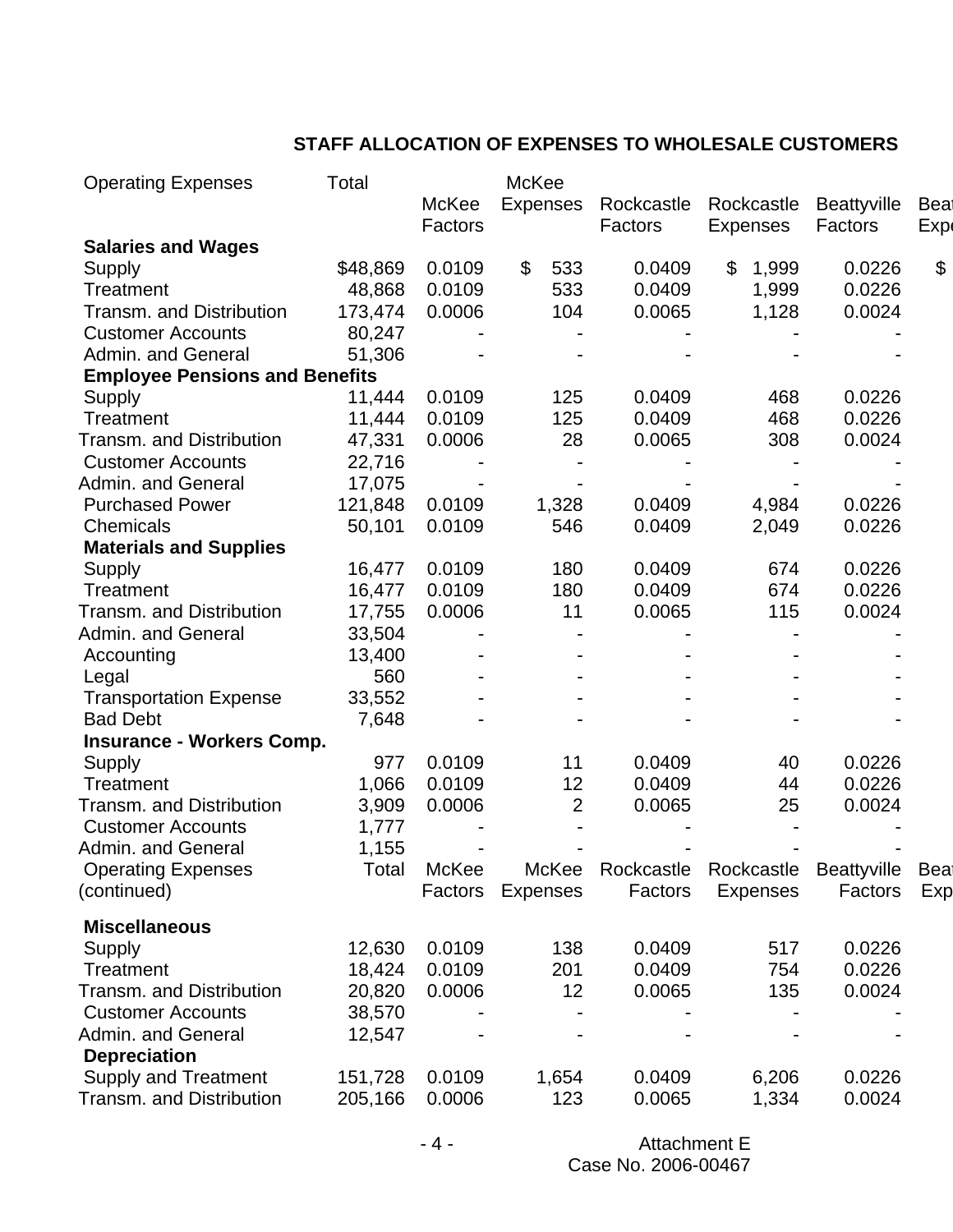| Other<br><b>Debt Service</b>                | 24,536      |        |                      |        |            |        |               |
|---------------------------------------------|-------------|--------|----------------------|--------|------------|--------|---------------|
| <b>Supply and Treatment</b>                 | 146,967     | 0.0109 | 1,602                | 0.0409 | 6,011      | 0.0226 |               |
| <b>Transm. and Distribution</b>             | 279,467     | 0.0006 | 168                  | 0.0065 | 1,817      | 0.0024 |               |
| <b>Customer Accounts</b>                    | 14,857      |        |                      |        |            |        |               |
| Admin. and General                          | 9,236       |        |                      |        |            |        |               |
| Taxes other than Income                     | 34,606      | 0.0006 | 21                   | 0.0065 | 225        | 0.0024 |               |
| <b>Total Expenses</b>                       | \$1,802,534 |        | \$7,634              |        | \$31,971   |        | \$1           |
| <b>Staff Wholesale</b><br><b>COSS Rates</b> |             |        | $\mathbb{S}$<br>2.39 |        | \$<br>2.66 |        | $\mathcal{L}$ |
| Current                                     |             |        | 1.78                 |        | 2.18       |        |               |
| <b>Difference</b>                           |             |        | \$<br>0.61           |        | \$<br>0.48 |        | \$            |
| Percentage Increase                         |             |        | 34%                  |        | 22%        |        |               |
| <b>JCWA Proposed Rates</b>                  |             |        | \$2.52               |        | \$2.77     |        | \$            |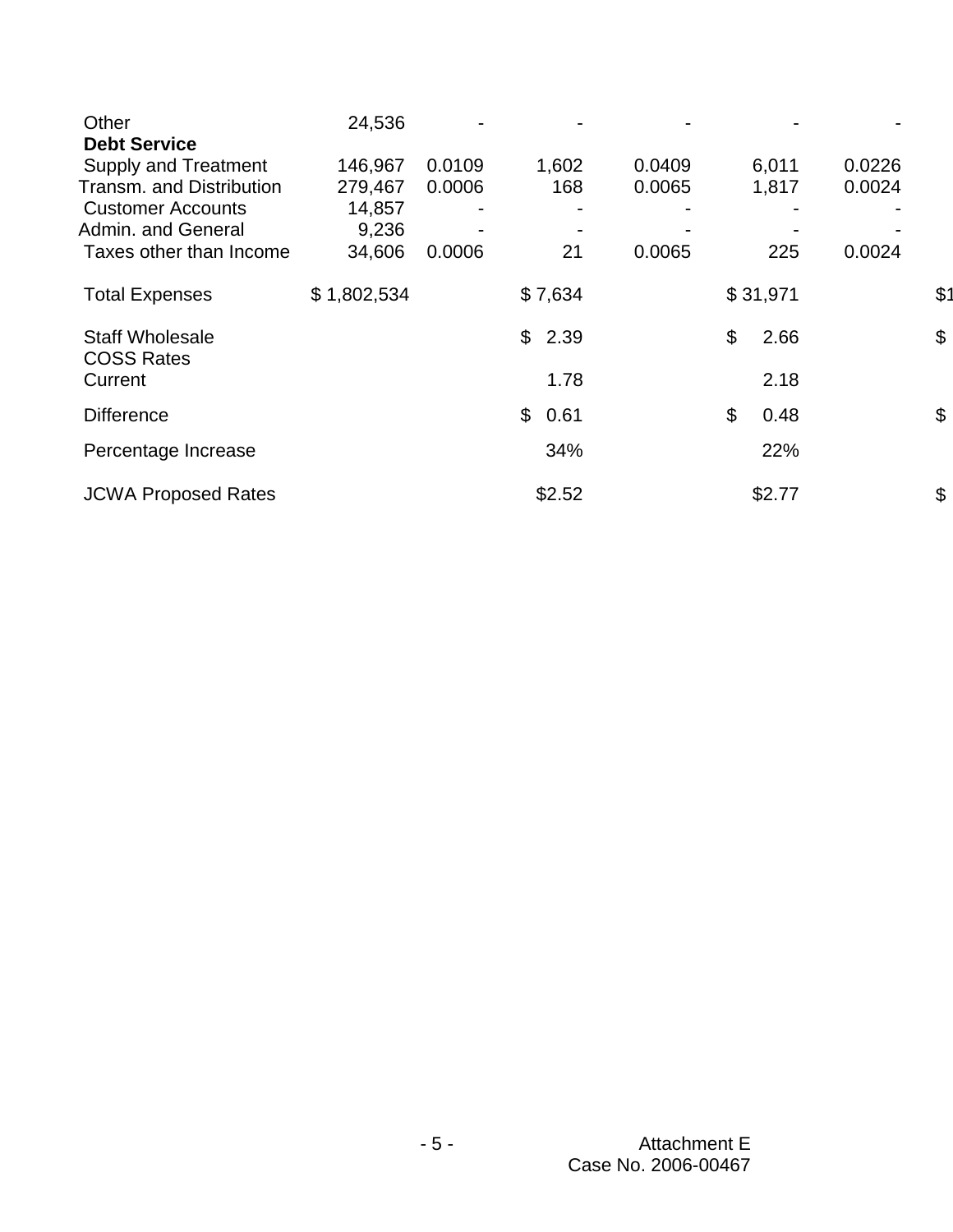## ALLOCATION OF EXPENSES TO RETAIL CUSTOMERS

| <b>Operating Expenses</b>             | Total       | Commodity | Demand      | Customer  |
|---------------------------------------|-------------|-----------|-------------|-----------|
| <b>Salaries and Wages</b>             |             |           |             |           |
| Supply                                | \$45,233    |           | \$45,233    |           |
| Treatment                             | 45,232      |           | 45,232      |           |
| <b>Transmission and Distribution</b>  | 171,826     |           | 171,826     |           |
| <b>Customer Accounts</b>              | 80,247      |           |             | 80,247    |
| <b>Employee Pensions and Benefits</b> |             |           |             |           |
| Supply                                | 10,593      |           | 10,593      |           |
| Treatment                             | 10,593      |           | 10,593      |           |
| <b>Transmission and Distribution</b>  | 46,881      |           | 46,881      |           |
| <b>Customer Accounts</b>              | 22,716      |           |             | 22,716    |
| <b>Purchased Power</b>                | 122,783     | 122,783   |             |           |
| Chemicals                             | 46,373      | 46,373    |             |           |
| <b>Materials and Supplies</b>         |             |           |             |           |
| Supply                                | 15,251      |           | 15,251      |           |
| Treatment                             | 15,251      |           | 15,251      |           |
| <b>Transmission and Distribution</b>  | 17,586      |           | 17,586      |           |
| <b>Bad Debt</b>                       | 7,648       |           |             | 7,648     |
| <b>Insurance - Workers Comp.</b>      |             |           |             |           |
| <b>Supply</b>                         | 904         |           | 904         |           |
| Treatment                             | 987         |           | 987         |           |
| <b>Transmission and Distribution</b>  | 3,872       |           | 3,872       |           |
| <b>Customer Accounts</b>              | 1,777       |           |             | 1,777     |
| <b>Miscellaneous</b>                  |             |           |             |           |
| Supply                                | 11,690      |           | 11,690      |           |
| Treatment                             | 17,053      |           | 17,053      |           |
| <b>Transmission and Distribution</b>  | 20,622      |           | 20,622      |           |
| <b>Customer Accounts</b>              | 38,570      |           |             | 38,570    |
| <b>Depreciation</b>                   |             |           |             |           |
| <b>Supply and Treatment</b>           | 140,439     |           | 140,439     |           |
| Treatment                             | 203,217     |           | 203,217     |           |
| <b>Customer Accounts</b>              | 15,101      |           |             | 15,101    |
| <b>Debt Service</b>                   |             |           |             |           |
| <b>Supply and Treatment</b>           | 136,033     |           | 136,033     |           |
| <b>Transmission and Distribution</b>  | 276,812     |           | 276,812     |           |
| <b>Customer Accounts</b>              | 14,857      |           |             | 14,857    |
| Subtotal                              | \$1,540,147 | \$169,156 | \$1,190,075 | \$180,916 |
| Percentage - Less Commodity           |             |           | 0.8298      | 0.1702    |
| <b>Administrative and General</b>     | 134,266     |           | 111,414     | 22,852    |
| Accounting                            | 13,400      |           | 11,119      | 2,281     |
| Legal                                 | 560         |           | 465         | 95        |
| Taxes other Than Income               | 34,270      |           | 28,437      | 5,833     |
| Transportation                        | 33,552      |           | 27,841      | 5,711     |

- 6 - Attachment E Case No. 2006-00467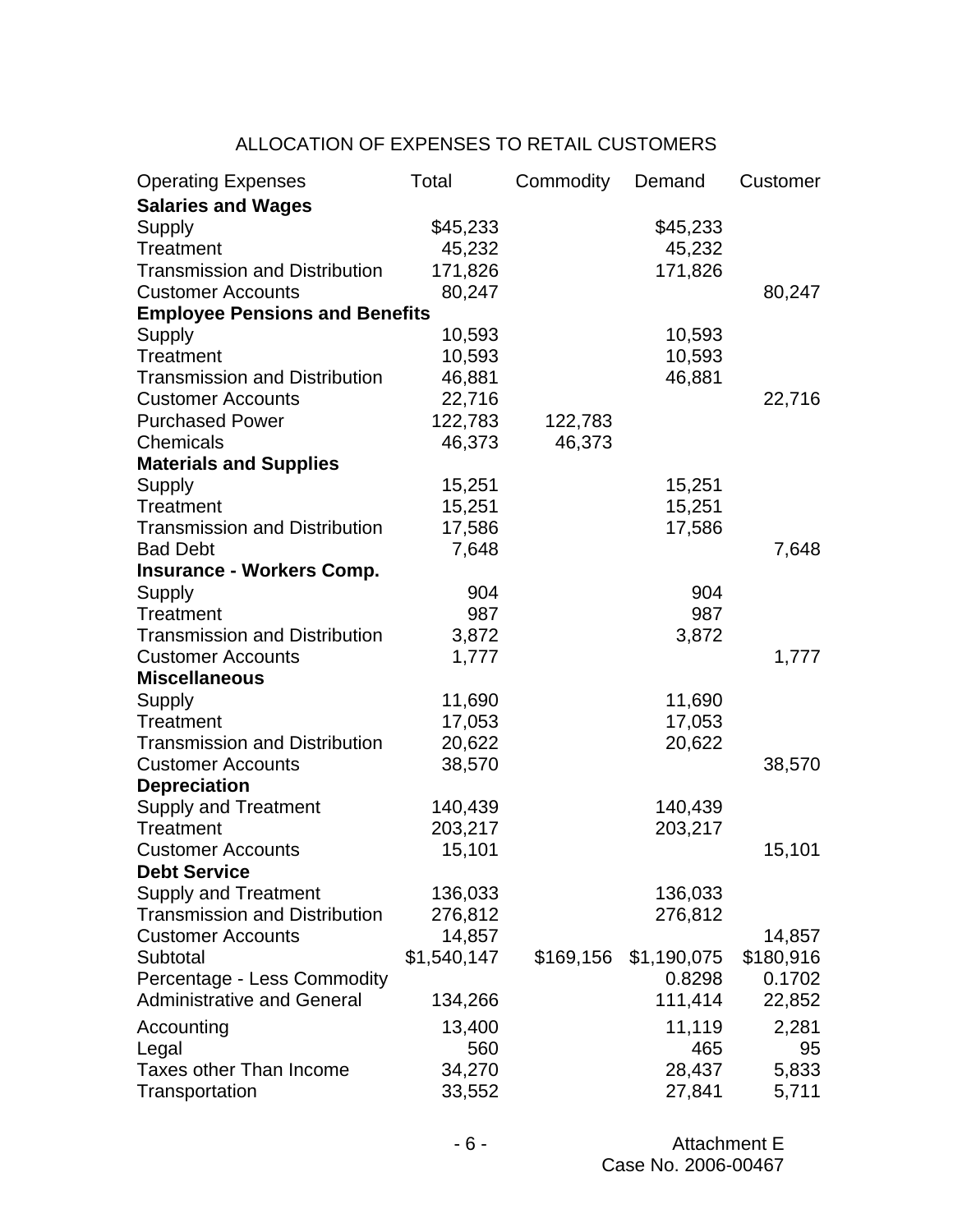| <b>Total Expenses</b>                               | \$1,756,195 | \$169,156 \$1,369,352 \$217,687 |          |
|-----------------------------------------------------|-------------|---------------------------------|----------|
| Less Other Operat Revenue                           | 72,663      |                                 | 72,663   |
| Less Interest Income                                | 48,774      |                                 | 48,774   |
| <b>Less Other Revenue</b>                           | 528         |                                 | 528      |
| <b>Revenue Required from</b><br><b>Retail Rates</b> | \$1,634,230 | \$169,156 \$1,369,352           | \$95,722 |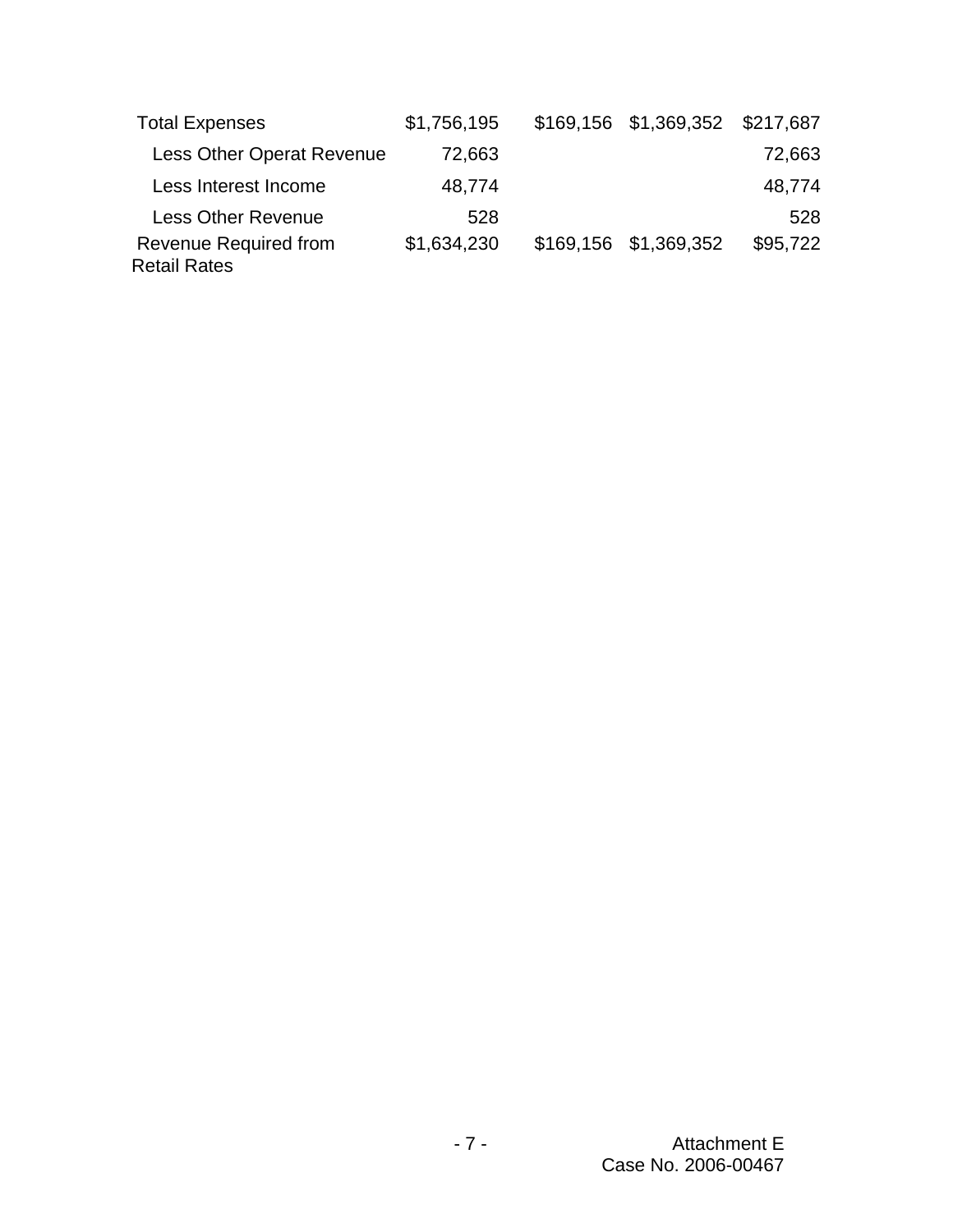# **CALCULATION OF RETAIL RATES**

|                                   | Total                 | 2,000             | 18,000              | 30,000         | 50,000   |
|-----------------------------------|-----------------------|-------------------|---------------------|----------------|----------|
| <b>Actual Water Sales</b>         | 225,161.2             | 90,328.0          | 109,926.2           | 6,364.5        | 18,542.5 |
| Percentage                        |                       | 0.4012            | 0.4882              | 0.0283         | 0.0824   |
|                                   |                       |                   |                     |                |          |
| Increased for Demand              | 390,204.4             |                   | 180,656.0 182,477.5 | 8,528.4        | 18,542.5 |
| Percentage                        |                       | 0.4630            | 0.4676              | 0.0219         | 0.0475   |
|                                   |                       |                   |                     |                |          |
| Commodity                         | \$169,156             | \$67,860          | \$82,584            | \$4,781        | \$13,930 |
| Demand                            | 1,369,352             | 633,980           |                     | 640,372 29,929 | 65,072   |
| Customer                          |                       |                   |                     |                |          |
| Total                             | 95,722<br>\$1,634,230 | 95,722<br>797,562 | 722,956             | 34,710         |          |
|                                   |                       |                   |                     |                | 79,002   |
| Bills - 52,800                    |                       |                   |                     |                |          |
| <b>COSS Rates</b>                 |                       | \$15.11           | \$6.58              | \$5.45         | \$4.26   |
|                                   |                       |                   |                     |                |          |
| <b>JCWA Proposed</b>              |                       | 16.50             | 6.68                | 5.75           | 4.75     |
|                                   |                       |                   |                     |                |          |
|                                   |                       |                   |                     |                |          |
| <b>Current Rates</b>              |                       | 14.48             | 5.96                | 5.07           | 4.17     |
|                                   |                       |                   |                     |                |          |
| Increase per Staff<br><b>COSS</b> |                       | \$0.63            | \$0.62              | \$0.38         | \$0.09   |
|                                   |                       |                   |                     |                |          |
| Percentage Change                 |                       | 4.14%             | 9.38%               | 7.04%          | 2.13%    |
|                                   |                       |                   |                     |                |          |
| <b>Increase Proposed</b>          |                       | \$2.02            | \$0.72              | \$0.68         | \$0.58   |
| Percentage Change                 |                       | 14%               | 12%                 | 13%            | 14%      |
|                                   |                       |                   |                     |                |          |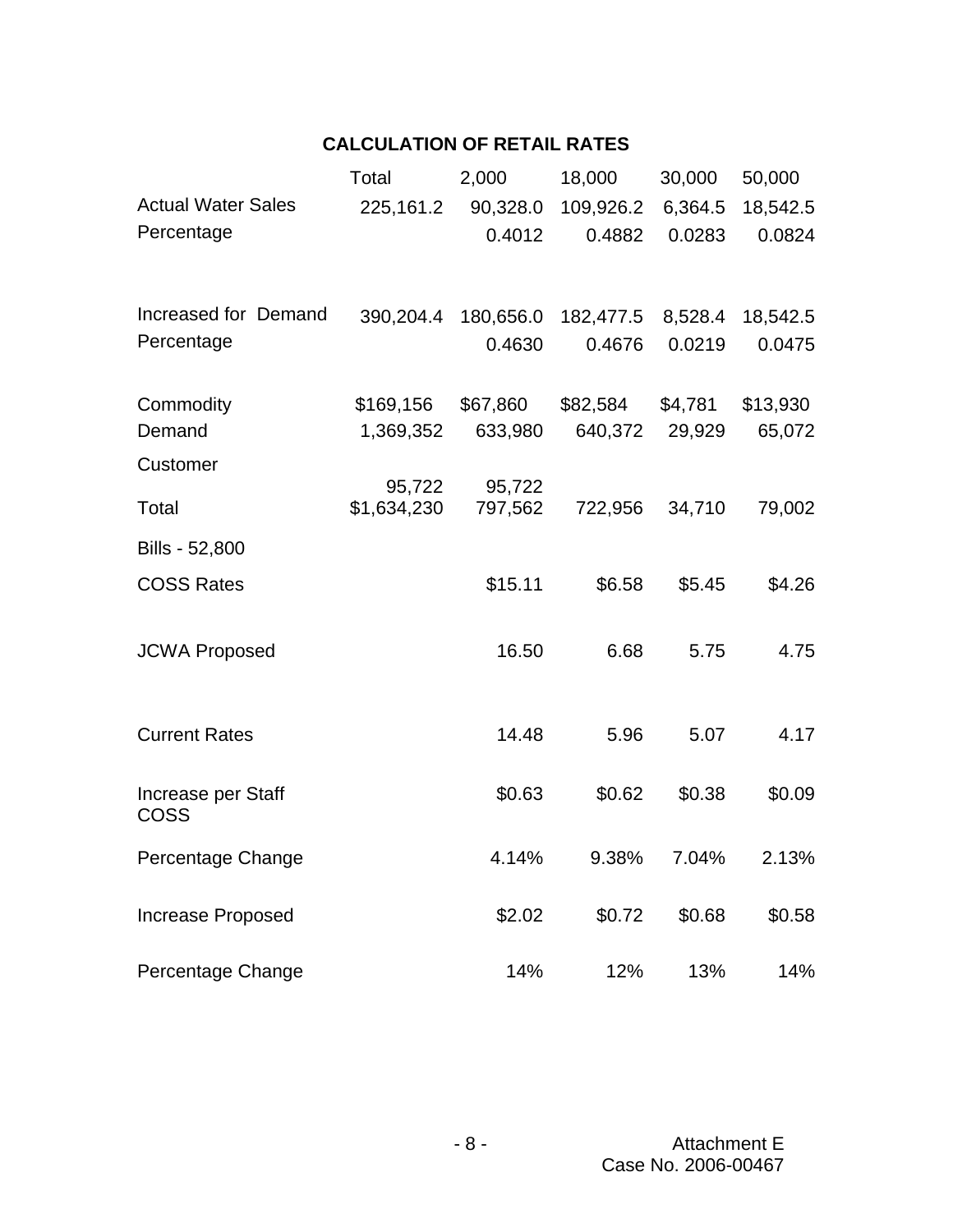## STAFF REVENUE SUMMARY

| <b>Water Sales</b>             |             |
|--------------------------------|-------------|
| 5/8" Meter                     | \$1,567,864 |
| 1" Meter                       | 6,339       |
| 1.5" Meter                     | 14,182      |
| 2" Meter                       | 39,136      |
| 3" Meter                       | 3,083       |
| 4" Meter                       | 9,233       |
| <b>Beattyville</b>             | 12,995      |
| McKee                          | 8,100       |
| <b>Rockcastle County</b>       | 32,484      |
| <b>Bulk Sales</b>              | 1,880       |
| <b>Total Sales</b>             | \$1,695,296 |
| <b>Other Operating Revenue</b> | 72,663      |
| Interest Income                | 48,774      |
| Other Income                   | 528         |
| <b>Total Income</b>            | \$1,817,261 |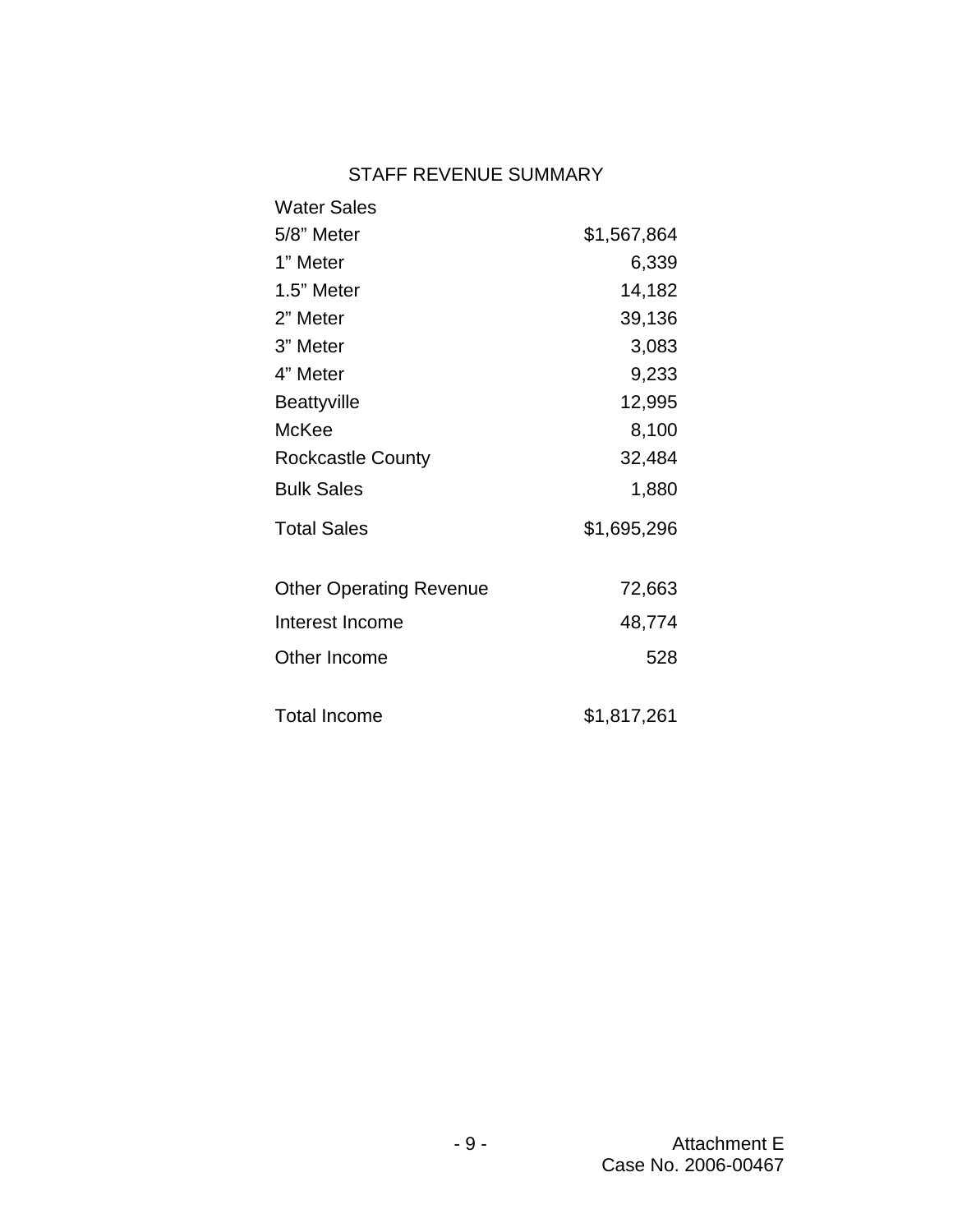# STAFF PROPOSED RATES

# 5/8 x 3/4 INCH CONNECTIONS

|                    | <b>Bills</b> | Total     | 2,000                | 18,000     | 30,000  | 50,000   |
|--------------------|--------------|-----------|----------------------|------------|---------|----------|
| <b>First 2,000</b> | 16,055       | 14,231.3  | 14,231               |            |         |          |
| Next 18,000        | 36,049       | 174,591.2 | 72,098.0             | 102,493.2  |         |          |
| Next 30,000        | 309          | 8,409.5   | 618.0                | 5,562.0    | 2,229.5 |          |
| Over 50,000        | 37           | 13,006.9  | 74.0                 | 666.0      | 1,110.0 | 11,156.9 |
| Total              | 52,450       | 210,238.9 | 87,021.3             | 108,721.20 | 3.339.5 | 11,156.9 |
|                    |              |           | <b>REVENUE TABLE</b> |            |         |          |

|                    | <b>Bills</b> | Gallons          | Rate | Revenue     |
|--------------------|--------------|------------------|------|-------------|
| <b>First 2,000</b> | 52,450       | 87,021.3 \$15.00 |      | \$786,750   |
| Next 18,000        |              | 108,721.2        | 6.58 | 715,385     |
| Next 30,000        |              | 3,339.5          | 5.45 | 18,200      |
| Over 50,000        |              | 11,156.9         | 4.26 | 47,528      |
| Total              | 52,450       | 210,238.9        |      | \$1,567,864 |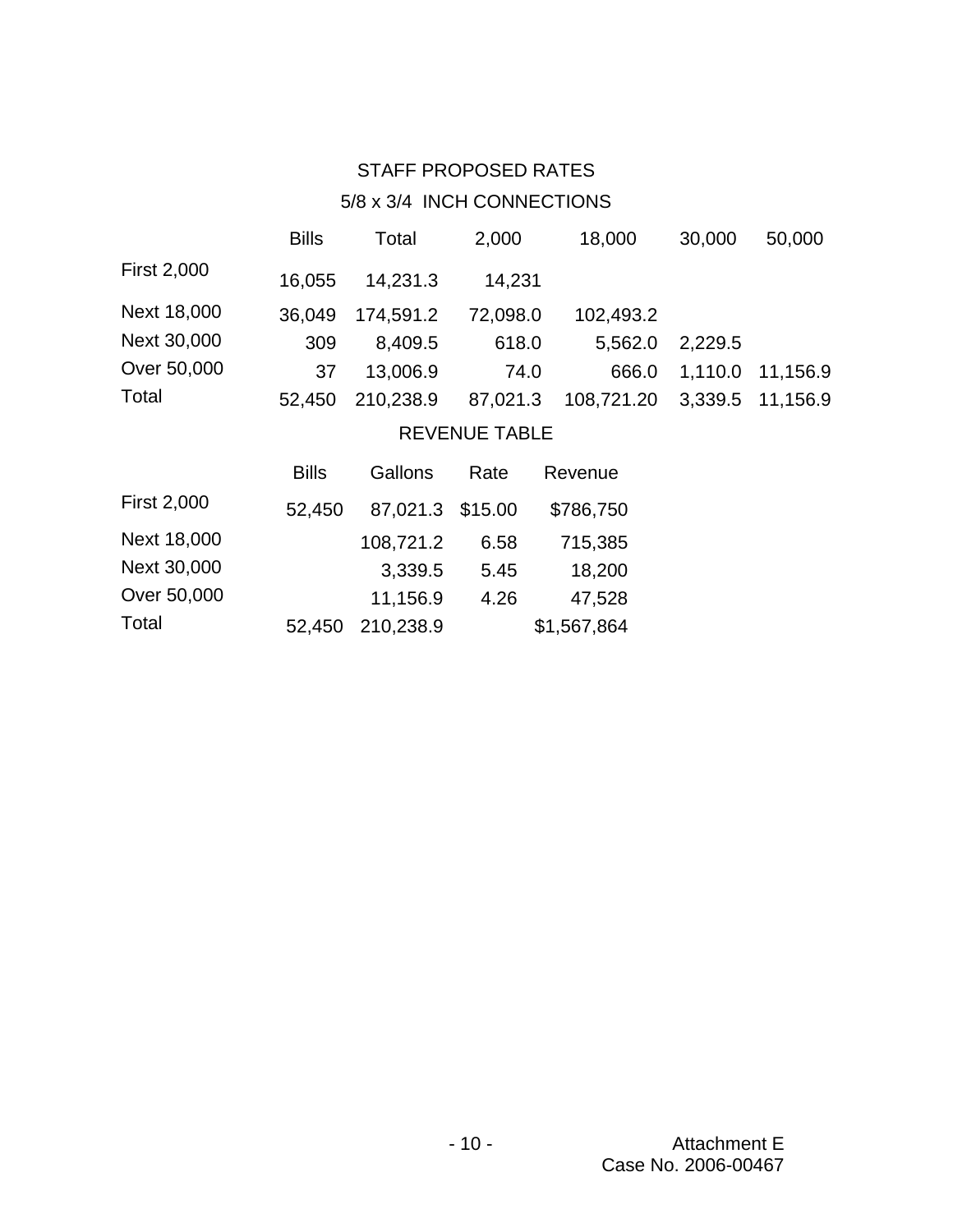| STAFF PROPOSED RATES          |                |         |                      |             |       |      |  |  |
|-------------------------------|----------------|---------|----------------------|-------------|-------|------|--|--|
| <b>INCH CONNECTIONS</b><br>1. |                |         |                      |             |       |      |  |  |
|                               | 30,000         | 50,000  |                      |             |       |      |  |  |
| <b>First 5,000</b>            | 17             | 17.3    | 17.3                 |             |       |      |  |  |
| Next 15,000                   | 141            | 1,169.0 | 705.0                | 464.0       |       |      |  |  |
| Next 30,000                   | 18             | 507.0   | 90.0                 | 270.0       | 147.0 |      |  |  |
| Over 50,000                   | $\overline{2}$ | 143.2   | 10.0                 | 30.0        | 60.0  | 43.2 |  |  |
| Total                         | 178            | 1,836.5 | 822.3                | 764.0       | 207.0 | 43.2 |  |  |
|                               |                |         | <b>REVENUE TABLE</b> |             |       |      |  |  |
|                               | <b>Bills</b>   | Gallons | Rate                 | Revenue     |       |      |  |  |
| <b>First 5,000</b>            | 178            | 822.3   | \$34.85              | \$6,203     |       |      |  |  |
| Next 15,000                   |                | 764.0   | 6.58                 | 5,027       |       |      |  |  |
| Next 30,000                   |                | 207.0   | 5.45                 | 1,128       |       |      |  |  |
| Over 50,000                   |                | 43.2    | 4.26                 | 184         |       |      |  |  |
| Total                         | 178            | 1,836.5 |                      | \$<br>6,339 |       |      |  |  |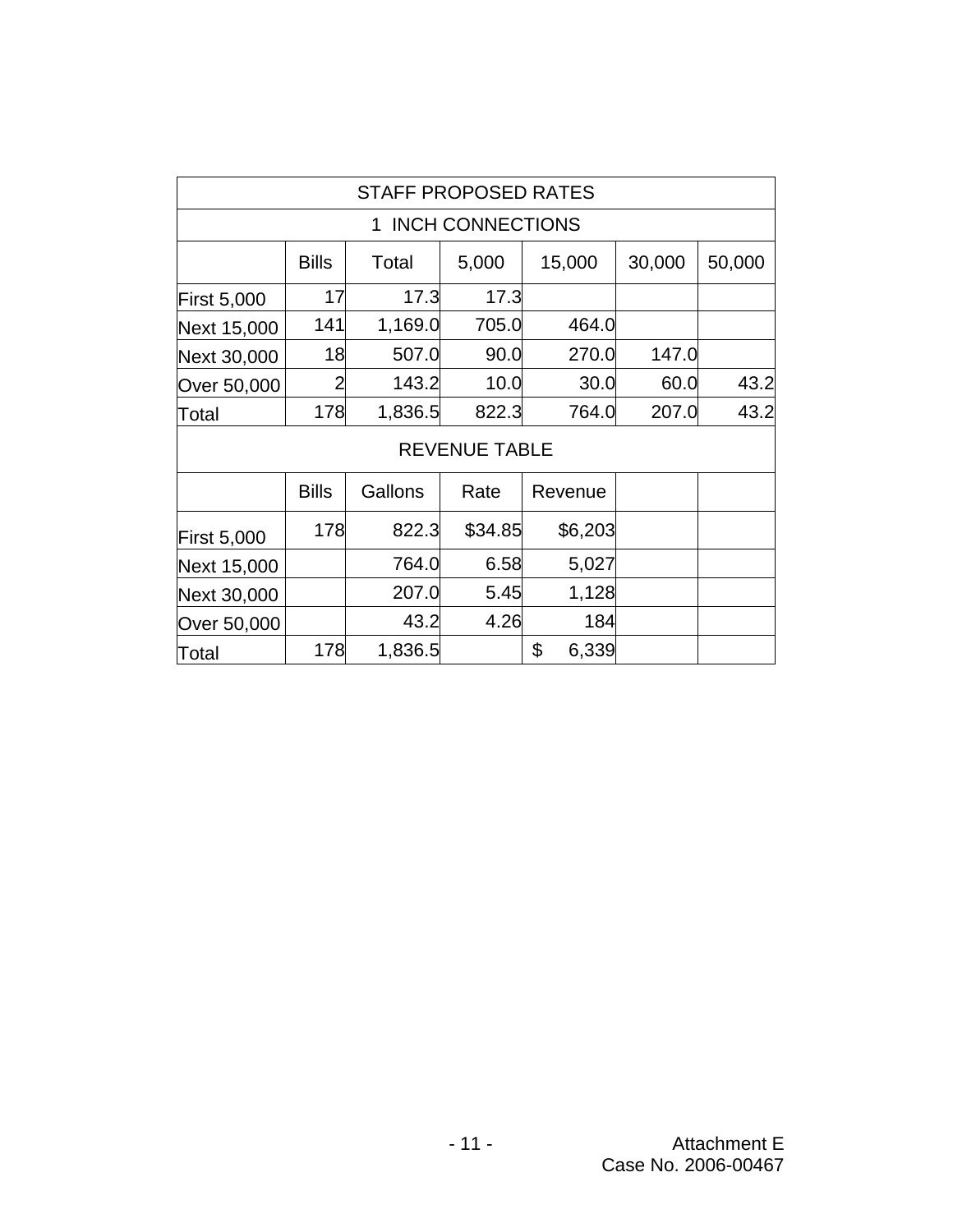| <b>STAFF PROPOSED RATES</b> |              |         |         |              |         |         |  |  |  |
|-----------------------------|--------------|---------|---------|--------------|---------|---------|--|--|--|
| 1 1/2 INCH CONNECTIONS      |              |         |         |              |         |         |  |  |  |
|                             | <b>Bills</b> | Total   | 10,000  | 10,000       | 30,000  | 50,000  |  |  |  |
| <b>First 10,000</b>         | 10           | 14.3    | 14.3    |              |         |         |  |  |  |
| Next 10,000                 | 11           | 111.4   | 110.0   | 1.4          |         |         |  |  |  |
| Next 30,000                 | 23           | 854.4   | 230.0   | 230.0        | 394.4   |         |  |  |  |
| Over 50,000                 | 21           | 2,386.7 | 210.0   | 210.0        | 630.0   | 1,336.7 |  |  |  |
| Total                       | 65           | 3,366.8 | 564.3   | 441.4        | 1,024.4 | 1336.7  |  |  |  |
| <b>REVENUE TABLE</b>        |              |         |         |              |         |         |  |  |  |
|                             | <b>Bills</b> | Gallons | Rate    | Revenue      |         |         |  |  |  |
| <b>First 10,000</b>         | 65           | 564.3   | \$67.75 | \$4,404      |         |         |  |  |  |
| Next 10,000                 |              | 441.4   | 6.58    | 2,904        |         |         |  |  |  |
| Next 30,000                 |              | 1,024.4 | 5.45    | 5,583        |         |         |  |  |  |
| Over 50,000                 |              | 1,336.7 | 4.26    | 5,694        |         |         |  |  |  |
| Total                       | 65           | 3,366.8 |         | \$<br>14,182 |         |         |  |  |  |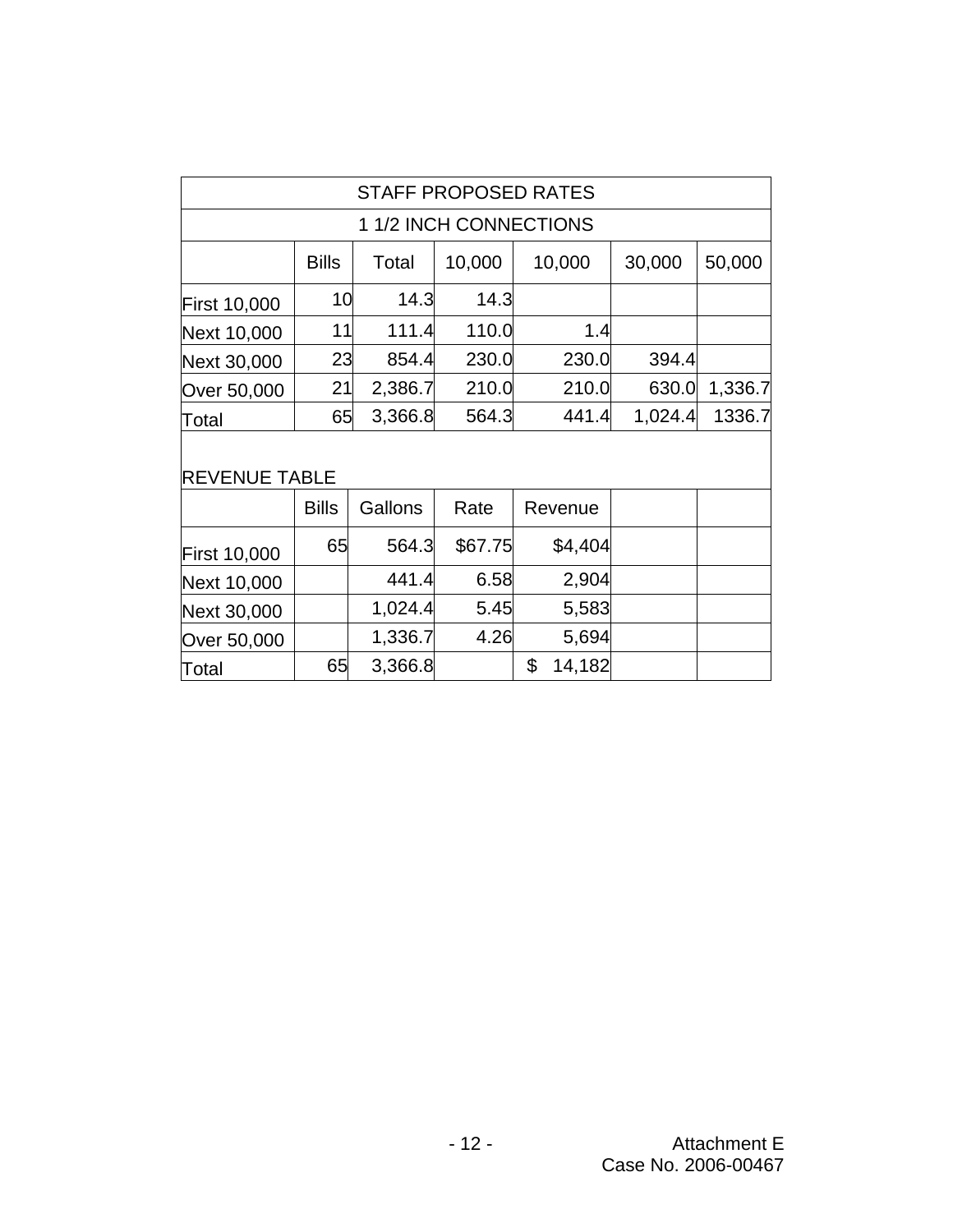## STAFF PROPOSED RATES

# 2 INCH CONNECTIONS

|                      | <b>Bills</b> | Total      | 20,000  | 30,000  | 50,000  |  |  |
|----------------------|--------------|------------|---------|---------|---------|--|--|
| <b>First 20,000</b>  | 25           | 157.8      | 157.8   |         |         |  |  |
| Next 30,000          | 17           | 655.5      | 340.0   | 315.5   |         |  |  |
| Over 50,000          | 43           | 6,618.1    | 860.0   | 1,290.0 | 4,468.1 |  |  |
| Total                |              | 85 7,431.4 | 1,357.8 | 1,605.5 | 4,468.1 |  |  |
| <b>REVENUE TABLE</b> |              |            |         |         |         |  |  |

|              |    | <b>Bills</b> Gallons | Rate | Revenue  |
|--------------|----|----------------------|------|----------|
| First 20,000 | 85 | 1,357.8 \$133.55     |      | \$11,352 |
| Next 30,000  |    | 1,605.5              | 5.45 | 8,750    |
| Over 50,000  |    | 4,468.1              | 4.26 | 19,034   |
| Total        | 85 | 7,431.4              |      | \$39,136 |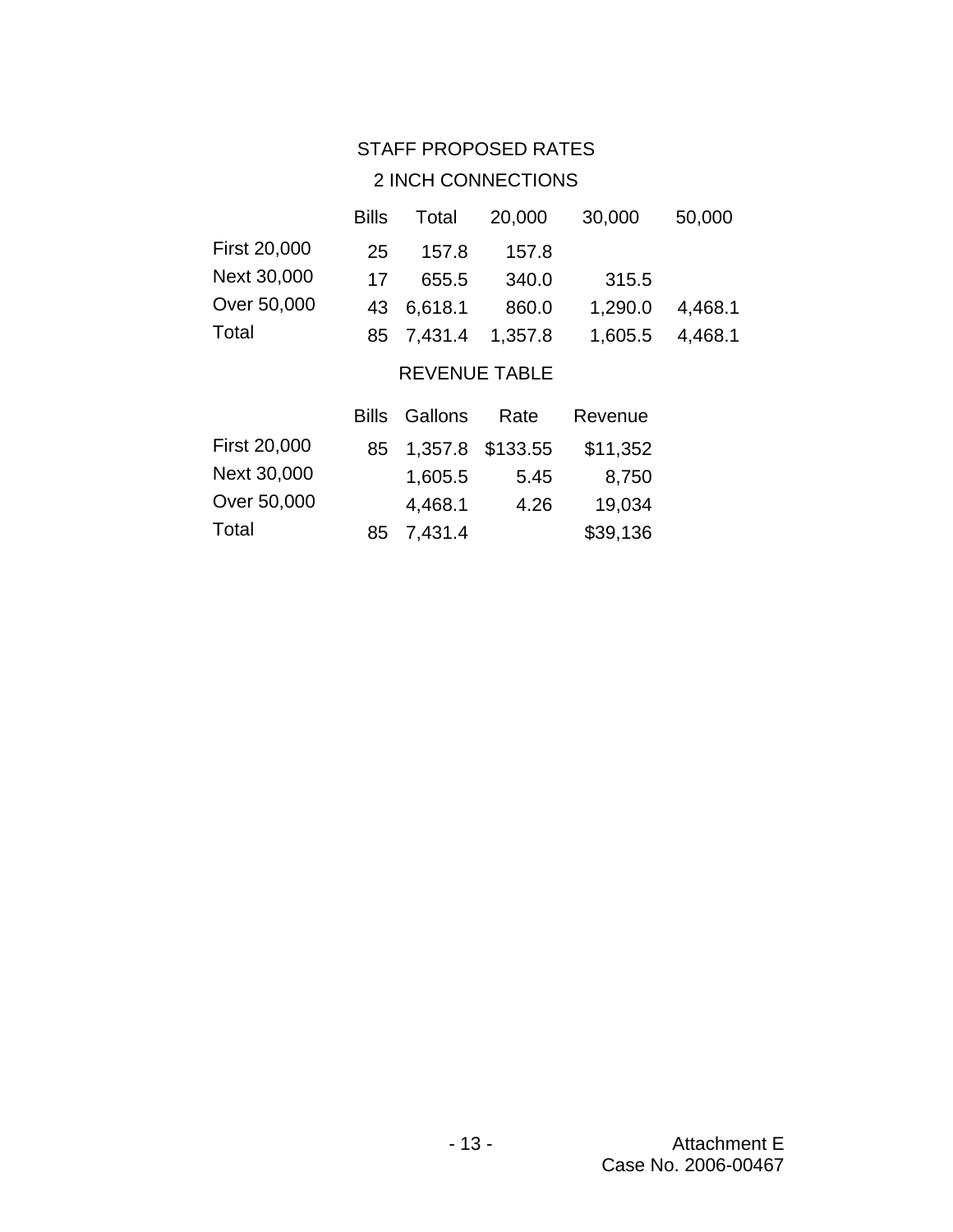| <b>STAFF PROPOSED RATES</b> |              |                           |                      |    |         |       |  |  |
|-----------------------------|--------------|---------------------------|----------------------|----|---------|-------|--|--|
|                             |              | <b>3 INCH CONNECTIONS</b> |                      |    |         |       |  |  |
|                             | 50,000       |                           |                      |    |         |       |  |  |
| <b>First 30,000</b>         |              | 1.0                       | 1.0                  |    |         |       |  |  |
| Next 20,000                 |              |                           |                      |    |         |       |  |  |
| Over 50,000                 | 3            | 355.6                     | 90.0                 |    | 60.0    | 205.6 |  |  |
| Total                       | 10           | 356.6                     | 91.0                 |    | 60.0    | 205.6 |  |  |
|                             |              |                           | <b>REVENUE TABLE</b> |    |         |       |  |  |
|                             | <b>Bills</b> | Gallons                   | Rate                 |    | Revenue |       |  |  |
| <b>First 30,000</b>         | 10           | 91.0                      | \$188.05             | \$ | 1,881   |       |  |  |
| Next 20,000                 |              | 60.0                      | 5.45                 |    | 327     |       |  |  |
| Over 50,000                 |              | 205.6                     | 4.26                 |    | 876     |       |  |  |
| Total                       | 10           | 356.6                     |                      | \$ | 3,083   |       |  |  |